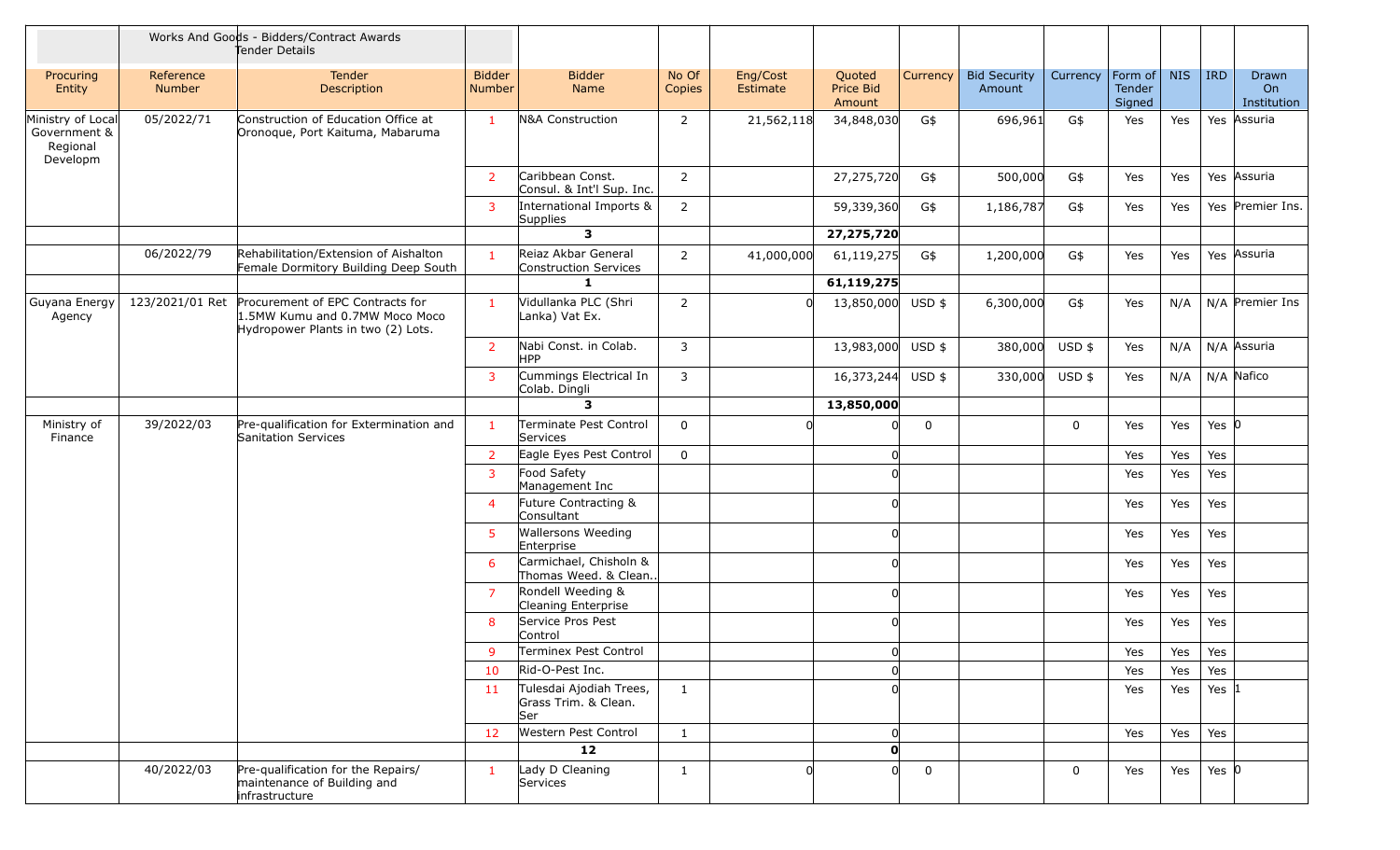|                     |                     | Works And Goods - Bidders/Contract Awards<br>Tender Details |                         |                                                   |                 |                      |                               |          |                               |          |                                     |            |     |                            |
|---------------------|---------------------|-------------------------------------------------------------|-------------------------|---------------------------------------------------|-----------------|----------------------|-------------------------------|----------|-------------------------------|----------|-------------------------------------|------------|-----|----------------------------|
| Procuring<br>Entity | Reference<br>Number | Tender<br>Description                                       | <b>Bidder</b><br>Number | <b>Bidder</b><br>Name                             | No Of<br>Copies | Eng/Cost<br>Estimate | Quoted<br>Price Bid<br>Amount | Currency | <b>Bid Security</b><br>Amount | Currency | Form of $\vert$<br>Tender<br>Signed | <b>NIS</b> | IRD | Drawn<br>On<br>Institution |
|                     | 40/2022/03          |                                                             | $\overline{2}$          | Mobile Construction<br>Company                    | $\mathbf{1}$    |                      | $\Omega$                      |          |                               |          | Yes                                 | Yes        | Yes |                            |
|                     |                     |                                                             | $\overline{3}$          | JPM's General<br>Construction &<br>Engineering    |                 |                      | <sup>n</sup>                  |          |                               |          | Yes                                 | Yes        | Yes |                            |
|                     |                     |                                                             | $\overline{4}$          | <b>J&amp;K Services</b>                           |                 |                      | 0                             |          |                               |          | Yes                                 | Yes        | Yes |                            |
|                     |                     |                                                             | 5                       | Progessive General<br>Services                    |                 |                      | $\Omega$                      |          |                               |          | Yes                                 | Yes        | Yes |                            |
|                     |                     |                                                             | 6                       | Future Contracting &<br>Consul. Agency.           |                 |                      | $\Omega$                      |          |                               |          | Yes                                 | Yes        | Yes |                            |
|                     |                     |                                                             | $\overline{7}$          | NK Enterprise Inc                                 |                 |                      | 0                             |          |                               |          | Yes                                 | Yes        | Yes |                            |
|                     |                     |                                                             | 8                       | Fides (Guyana)Inc                                 |                 |                      | 0                             |          |                               |          | Yes                                 | Yes        | Yes |                            |
|                     |                     |                                                             | 9                       | Memorex Enterprises                               | 0               |                      | <sup>0</sup>                  |          |                               |          | Yes                                 | Yes        | Yes |                            |
|                     |                     |                                                             | 10                      | A&J Construction<br>Services                      |                 |                      | 0                             |          |                               |          | Yes                                 | Yes        | Yes |                            |
|                     |                     |                                                             | 11                      | D&R Construction &<br>Machinery Rental            |                 |                      | $\Omega$                      |          |                               |          | Yes                                 | Yes        | Yes |                            |
|                     |                     |                                                             | 12                      | Spar - Trivis Enterprise                          |                 |                      | O                             |          |                               |          | Yes                                 | Yes        | Yes |                            |
|                     |                     |                                                             | 13                      | Morris Jeffery<br>Enterprise                      |                 |                      | $\Omega$                      |          |                               |          | Yes                                 | Yes        | Yes |                            |
|                     |                     |                                                             | 14                      | Kerry Jarvis                                      | $\mathbf{1}$    |                      | 0                             |          |                               |          | Yes                                 | Yes        | Yes |                            |
|                     |                     |                                                             | 15                      | Feroze General<br>Construction                    |                 |                      | $\Omega$                      |          |                               |          | Yes                                 | Yes        | Yes |                            |
|                     |                     |                                                             | 16                      | Kallco Guyana Inc                                 |                 |                      | 0                             |          |                               |          | Yes                                 | Yes        | Yes |                            |
|                     |                     |                                                             | 17                      | Ultimate Power<br>Solutions & General<br>Services |                 |                      | <sup>n</sup>                  |          |                               |          | Yes                                 | Yes        | Yes |                            |
|                     |                     |                                                             | 18                      | Kall Guyana Inc                                   |                 |                      | 0                             |          |                               |          | Yes                                 | Yes        | Yes |                            |
|                     |                     |                                                             | 19                      | Mark's Enterprise                                 |                 |                      | 0                             |          |                               |          | Yes                                 | Yes        | Yes |                            |
|                     |                     |                                                             | 20                      | D. Water Solution &<br>Innovation                 |                 |                      | n                             |          |                               |          | Yes                                 | Yes        | Yes |                            |
|                     |                     |                                                             | 21                      | Sullivan Gen. Supp. &<br>Const. Co.               |                 |                      | <sup>n</sup>                  |          |                               |          | Yes                                 | No         | No  |                            |
|                     |                     |                                                             | 22                      | Ivor Allen                                        |                 |                      | ∩                             |          |                               |          | Yes                                 | Yes        | Yes |                            |
|                     |                     |                                                             | 23                      | Oneika & Sons<br>Development                      |                 |                      | <sup>n</sup>                  |          |                               |          | Yes                                 | Yes        | Yes |                            |
|                     |                     |                                                             | 24                      | Concept Construction &<br>Transportation Services |                 |                      | <sup>n</sup>                  |          |                               |          | Yes                                 | Yes        | Yes |                            |
|                     |                     |                                                             | 25                      | Sawa Investment                                   |                 |                      | 0                             |          |                               |          | Yes                                 | Yes        | Yes |                            |
|                     |                     |                                                             | 26                      | Dalton's Construction                             | $\mathbf{1}$    |                      | $\Omega$                      |          |                               |          | Yes                                 | Yes        | Yes |                            |
|                     |                     |                                                             | 27                      | 4K Building &<br>Contracting Services             |                 |                      | <sup>n</sup>                  |          |                               |          | Yes                                 | Yes        | Yes |                            |
|                     |                     |                                                             | 28                      | Cotech Services                                   |                 |                      | 0                             |          |                               |          | Yes                                 | Yes        | Yes |                            |
|                     |                     |                                                             | 29                      | Arjune Construction Inc                           |                 |                      | <sup>n</sup>                  |          |                               |          | Yes                                 | Yes        | Yes |                            |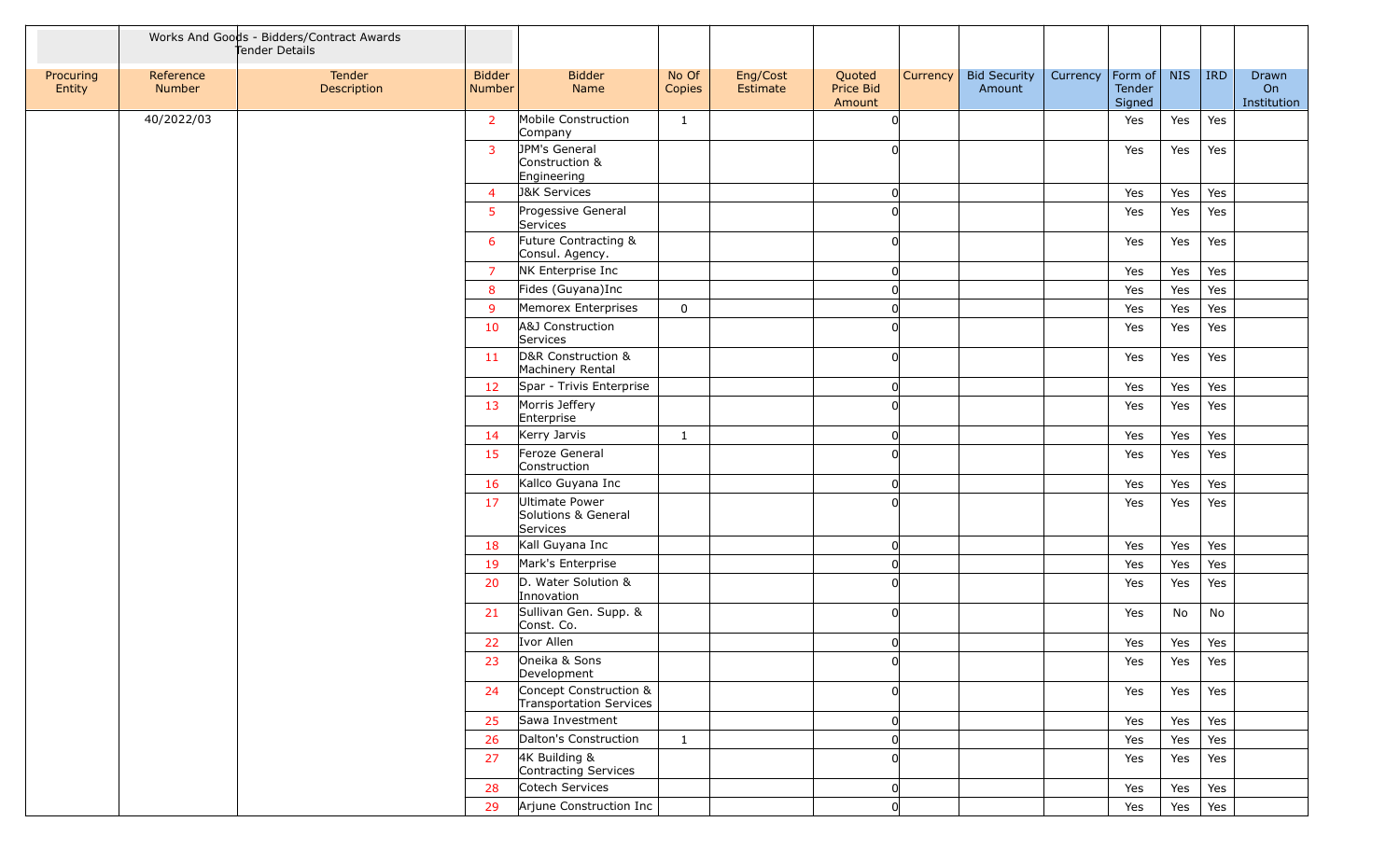|                     |                     | Works And Goods - Bidders/Contract Awards<br>Tender Details |                         |                                                  |                 |                      |                               |          |                               |          |                                     |             |     |                                                |
|---------------------|---------------------|-------------------------------------------------------------|-------------------------|--------------------------------------------------|-----------------|----------------------|-------------------------------|----------|-------------------------------|----------|-------------------------------------|-------------|-----|------------------------------------------------|
| Procuring<br>Entity | Reference<br>Number | Tender<br>Description                                       | <b>Bidder</b><br>Number | Bidder<br>Name                                   | No Of<br>Copies | Eng/Cost<br>Estimate | Quoted<br>Price Bid<br>Amount | Currency | <b>Bid Security</b><br>Amount | Currency | Form of $\vert$<br>Tender<br>Signed | <b>NIS</b>  | IRD | Drawn<br>On<br>Institution                     |
|                     | 40/2022/03          |                                                             | 30                      | MDSG General Services                            |                 |                      | <sup>n</sup>                  |          |                               |          | Yes                                 | Yes         | Yes |                                                |
|                     |                     |                                                             | 31                      | <b>Wallersons Weeding</b><br>Enterprise          |                 |                      | n                             |          |                               |          | Yes                                 | Yes         | Yes |                                                |
|                     |                     |                                                             | 32                      | H&S Construction &<br>Maintenance                |                 |                      | $\Omega$                      |          |                               |          | Yes                                 | Yes         | Yes |                                                |
|                     |                     |                                                             | 33                      | Associate Construction<br>Services               |                 |                      | 0                             |          |                               |          | Yes                                 | Yes         | Yes |                                                |
|                     |                     |                                                             | 34                      | RR&R Engineering                                 |                 |                      | 0                             |          |                               |          | Yes                                 | Yes         | Yes |                                                |
|                     |                     |                                                             | 35                      | Dundas Construction<br>Inc                       |                 |                      | n                             |          |                               |          | Yes                                 | Yes         | Yes |                                                |
|                     |                     |                                                             | 36                      | Romano Builders                                  |                 |                      | 0                             |          |                               |          | Yes                                 | Yes         | Yes |                                                |
|                     |                     |                                                             | 37                      | Diversity Investment<br>Inc                      |                 |                      | <sup>n</sup>                  |          |                               |          | Yes                                 | Yes         | Yes |                                                |
|                     |                     |                                                             | 38                      | <b>ACL Construction</b><br>Guyana                |                 |                      | <sup>n</sup>                  |          |                               |          | Yes                                 | Yes         | Yes |                                                |
|                     |                     |                                                             | 39                      | N&J General Services                             |                 |                      | 0                             |          |                               |          | Yes                                 | Yes         | Yes |                                                |
|                     |                     |                                                             | 40                      | OG's General Services                            |                 |                      | $\Omega$                      |          |                               |          | Yes                                 | Yes         | Yes |                                                |
|                     |                     |                                                             | 41                      | T&M Contracting<br>Services                      |                 |                      | <sup>n</sup>                  |          |                               |          | Yes                                 | Yes         | Yes |                                                |
|                     |                     |                                                             | 42                      | T&T General<br>Construction & Furniture<br>Est.  |                 |                      | $\Omega$                      |          |                               |          | Yes                                 | Yes         | Yes |                                                |
|                     |                     |                                                             | 43                      | Sharda Monielall<br>Construction                 |                 |                      | 0                             |          |                               |          | Yes                                 | Yes         | Yes |                                                |
|                     |                     |                                                             | 44                      | GEOPAC 2020 Inc                                  |                 |                      | O                             |          |                               |          | Yes                                 | Yes         | Yes |                                                |
|                     |                     |                                                             | 45                      | <b>W&amp;G Services</b>                          |                 |                      | $\Omega$                      |          |                               |          | Yes                                 | Yes         | Yes |                                                |
|                     |                     |                                                             | 46                      | TI Engineering                                   |                 |                      | O                             |          |                               |          | Yes                                 | Yes         | Yes |                                                |
|                     |                     |                                                             | 47                      | Fortune Investment Co.                           |                 |                      | $\Omega$                      |          |                               |          | Yes                                 | Yes         | Yes |                                                |
|                     |                     |                                                             | 48                      | Mohamed's<br>Construction                        |                 |                      | <sup>n</sup>                  |          |                               |          | Yes                                 | Yes         | Yes |                                                |
|                     |                     |                                                             | 49                      | Liverpool Construction                           |                 |                      | 0                             |          |                               |          | Yes                                 | Yes         | Yes |                                                |
|                     |                     |                                                             | 50                      | Two Queens<br>Constructing Services              |                 |                      | O                             |          |                               |          | Yes                                 | Yes         | Yes |                                                |
|                     |                     |                                                             | 51                      | Daniels Professional<br><b>Building Services</b> |                 |                      | U                             |          |                               |          | Yes                                 | $\vert$ Yes | Yes |                                                |
|                     |                     |                                                             | 52                      | M&D Direct Construct &<br><b>Supplies</b>        |                 |                      | 0                             |          |                               |          | Yes                                 | Yes         | Yes |                                                |
|                     |                     |                                                             | 53                      | Gryphon Engineering                              | $\overline{2}$  |                      | 0                             |          |                               |          | Yes                                 | Yes         | Yes |                                                |
|                     |                     |                                                             | 54                      | R. Kissoon Contracting<br>Services               | $\mathbf 0$     |                      | $\Omega$                      |          |                               |          | Yes                                 | Yes         | Yes |                                                |
|                     |                     |                                                             | 55                      | Rondell Weeding &<br>Cleaning Enterprise         |                 |                      | n                             |          |                               |          | Yes                                 | N/A         |     | N/A Letter from<br>GRA&<br>Receipt from<br>NIS |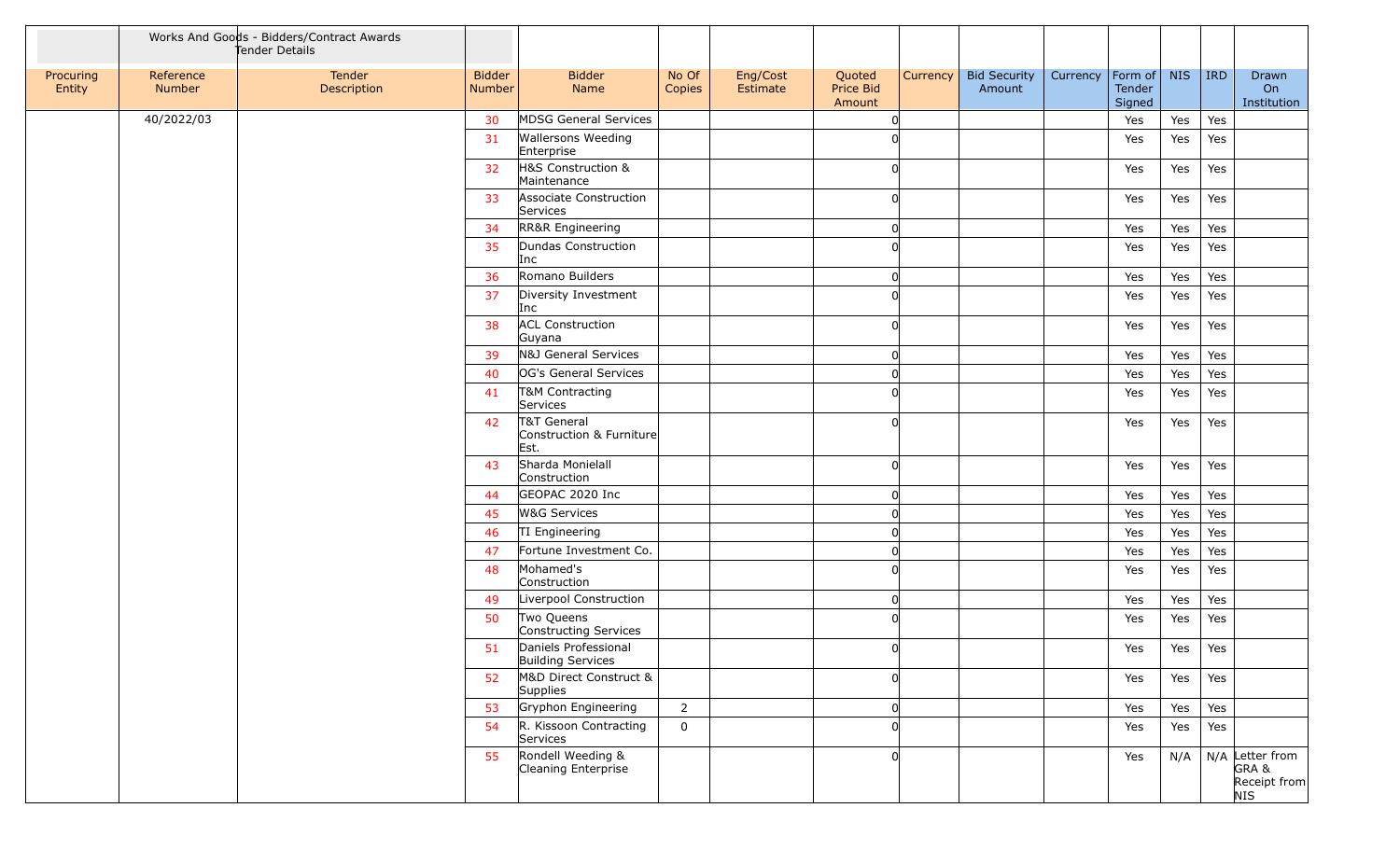|                         |                     | Works And Goods - Bidders/Contract Awards<br>Tender Details |                         |                                                      |                 |                      |                               |          |                               |                        |                  |            |            |                            |
|-------------------------|---------------------|-------------------------------------------------------------|-------------------------|------------------------------------------------------|-----------------|----------------------|-------------------------------|----------|-------------------------------|------------------------|------------------|------------|------------|----------------------------|
| Procuring<br>Entity     | Reference<br>Number | Tender<br>Description                                       | <b>Bidder</b><br>Number | <b>Bidder</b><br>Name                                | No Of<br>Copies | Eng/Cost<br>Estimate | Quoted<br>Price Bid<br>Amount | Currency | <b>Bid Security</b><br>Amount | Currency   Form of $ $ | Tender<br>Signed | <b>NIS</b> | <b>IRD</b> | Drawn<br>On<br>Institution |
|                         | 40/2022/03          |                                                             | 56                      | ONYX Engineering Inc                                 |                 |                      |                               |          |                               |                        | No               | Yes        |            | Yes FTP Stamp &<br>Com.    |
|                         |                     |                                                             | 57                      | Carm. Chisholn &<br>Thomas, Weed. Clean &<br>Art Ser |                 |                      |                               |          |                               |                        | Yes              | Yes        | Yes        |                            |
|                         |                     |                                                             | 58                      | NADCON Construction<br>Guyana Inc                    |                 |                      |                               |          |                               |                        | Yes              | Yes        | Yes        |                            |
|                         |                     |                                                             | 59                      | Eco Smart Contracting<br>Services                    |                 |                      |                               |          |                               |                        | Yes              | Yes        | Yes        |                            |
|                         |                     |                                                             | 60                      | Pristine Contracting<br>Services                     |                 |                      |                               |          |                               |                        | Yes              | Yes        | Yes        |                            |
|                         |                     |                                                             | 61                      | A&E Const. Sup. & Ser.                               |                 |                      |                               |          |                               |                        | Yes              | Yes        | Yes        |                            |
|                         |                     |                                                             | 62                      | Ican Engineering &<br>Construction                   |                 |                      |                               |          |                               |                        | Yes              | Yes        | Yes        |                            |
|                         |                     |                                                             | 63                      | <b>AKP Contracting</b>                               |                 |                      |                               |          |                               |                        | Yes              | Yes        | Yes        |                            |
|                         |                     |                                                             | 64                      | <b>HKBL Construction</b>                             |                 |                      |                               |          |                               |                        | Yes              | Yes        | Yes        |                            |
|                         |                     |                                                             | 65                      | DR Engineering                                       | 1               |                      |                               |          |                               |                        | Yes              | Yes        | Yes        |                            |
|                         |                     |                                                             | 66                      | CERATURIUM                                           |                 |                      |                               |          |                               |                        | Yes              | Yes        | Yes        |                            |
|                         |                     |                                                             | 67                      | <b>HYSSOP Enterprise</b>                             |                 |                      |                               |          |                               |                        | Yes              | Yes        | Yes        |                            |
|                         |                     |                                                             | 68                      | <b>TSR Investments</b>                               |                 |                      |                               |          |                               |                        | Yes              | Yes        | Yes        |                            |
|                         |                     |                                                             | 69                      | Carlos General<br>Contracting Services               |                 |                      |                               |          |                               |                        | Yes              | Yes        | Yes        |                            |
|                         |                     |                                                             |                         | 69                                                   |                 |                      | $\mathbf{0}$                  |          |                               |                        |                  |            |            |                            |
| Guyana Energy<br>Agency | 41/2022/01          | Supply and Delivery of One electric<br>Vehicle for the GEA  | $\mathbf{1}$            | <b>BM Soat Auto Sales</b>                            | 0               | <sup>0</sup>         | 17,500,000                    | G\$      | 350,000                       | G\$                    | Yes              | Yes        |            | Yes Caricom                |
|                         |                     |                                                             |                         | $\mathbf{1}$                                         |                 |                      | 17,500,000                    |          |                               |                        |                  |            |            |                            |
| Ministry of<br>Finance  | 41/2022/03          | Pre-qualification for Weeding and<br>Cleaning               | $\mathbf{1}$            | T&M Contracting<br>Services                          | 0               |                      |                               | 0        |                               | $\mathbf 0$            | Yes              | Yes        | Yes $ 0$   |                            |
|                         |                     |                                                             | $\overline{2}$          | N&J General Services                                 |                 |                      |                               |          |                               |                        | Yes              | Yes        | Yes        |                            |
|                         |                     |                                                             | 3                       | Two Queens<br>Constructing Services &<br>Supplies    |                 |                      |                               |          |                               |                        | Yes              | Yes        | Yes        |                            |
|                         |                     |                                                             | $\overline{4}$          | Carlos General<br>Contracting Ser                    |                 |                      |                               |          |                               |                        | Yes              | Yes        | Yes        |                            |
|                         |                     |                                                             | 5                       | Sharda Monilall<br>Construction                      |                 |                      |                               |          |                               |                        | Yes              | Yes        | Yes        |                            |
|                         |                     |                                                             | 6                       | Oneika & Sons<br>Development                         | $\mathbf 0$     |                      |                               |          |                               |                        | Yes              | Yes        | Yes        |                            |
|                         |                     |                                                             | $\overline{7}$          | Teminext Pest Control                                |                 |                      | 0                             |          |                               |                        | Yes              | Yes        | Yes        |                            |
|                         |                     |                                                             | 8                       | TL Drainage Disposal                                 | $\mathbf{1}$    |                      |                               |          |                               |                        | Yes              | Yes        | Yes        |                            |
|                         |                     |                                                             | -9                      | Carm.Chisholn &<br>Thomas Weed. Clean. &<br>Art. Ser |                 |                      |                               |          |                               |                        | Yes              | No         |            | Yes Receipt from<br>NIS    |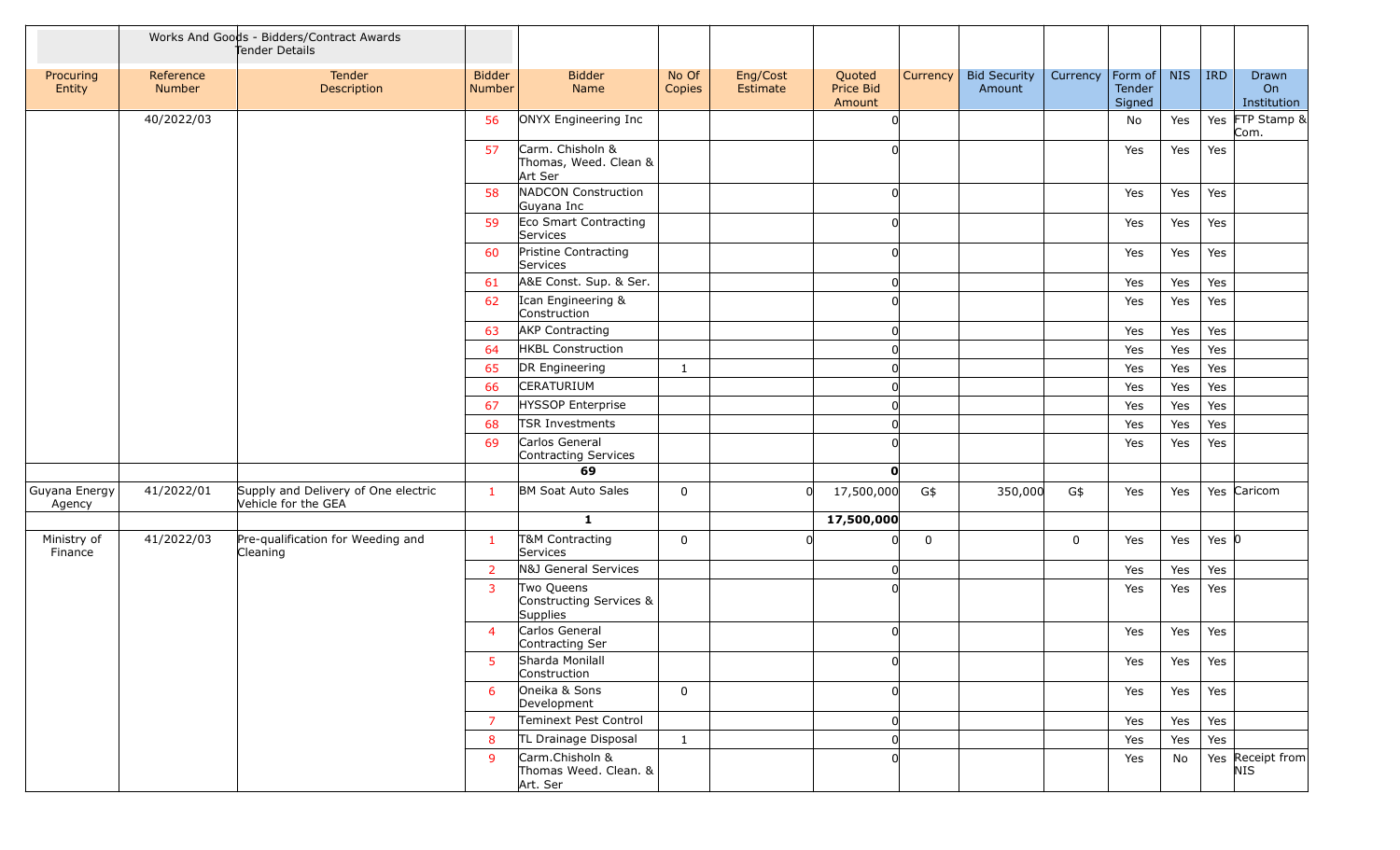|                     |                     | Works And Goods - Bidders/Contract Awards<br>Tender Details |                         |                                                         |                 |                      |                               |          |                               |          |                                     |            |     |                                             |
|---------------------|---------------------|-------------------------------------------------------------|-------------------------|---------------------------------------------------------|-----------------|----------------------|-------------------------------|----------|-------------------------------|----------|-------------------------------------|------------|-----|---------------------------------------------|
| Procuring<br>Entity | Reference<br>Number | Tender<br>Description                                       | <b>Bidder</b><br>Number | <b>Bidder</b><br>Name                                   | No Of<br>Copies | Eng/Cost<br>Estimate | Quoted<br>Price Bid<br>Amount | Currency | <b>Bid Security</b><br>Amount | Currency | Form of $\vert$<br>Tender<br>Signed | <b>NIS</b> | IRD | Drawn<br>On<br>Institution                  |
|                     | 41/2022/03          |                                                             | 10                      | Rondell Weeding &<br>Cleaning Ent.                      |                 |                      | $\Omega$                      |          |                               |          | Yes                                 | N/A        |     | N/A Letter from<br>GRA, Receipt<br>from NIS |
|                     |                     |                                                             | 11                      | A&E Const. Supplies &<br>Ser.                           |                 |                      | 0                             |          |                               |          | Yes                                 | Yes        | Yes |                                             |
|                     |                     |                                                             | 12                      | RJays Enterprise                                        |                 |                      | 0                             |          |                               |          | Yes                                 | Yes        | Yes |                                             |
|                     |                     |                                                             | 13                      | Geyser Capital Inc                                      |                 |                      | $\Omega$                      |          |                               |          | Yes                                 | Yes        | Yes |                                             |
|                     |                     |                                                             | 14                      | Pristine Contracting<br>Ser.                            |                 |                      | <sup>n</sup>                  |          |                               |          | Yes                                 | Yes        | Yes |                                             |
|                     |                     |                                                             | 15                      | Cameron's Fast Carrier<br>& Gen. Ser                    |                 |                      | $\Omega$                      |          |                               |          | Yes                                 | Yes        | Yes |                                             |
|                     |                     |                                                             | 16                      | Matias Const. & Gen.<br>Ser                             |                 |                      | $\Omega$                      |          |                               |          | Yes                                 | Yes        | Yes |                                             |
|                     |                     |                                                             | 17                      | <b>AKP Contracting</b>                                  |                 |                      | $\Omega$                      |          |                               |          | Yes                                 | Yes        | Yes |                                             |
|                     |                     |                                                             | 18                      | MDSG General Ser.                                       |                 |                      | $\Omega$                      |          |                               |          | Yes                                 | Yes        | Yes |                                             |
|                     |                     |                                                             | 19                      | W&G Service                                             | $\overline{2}$  |                      | O                             |          |                               |          | Yes                                 | Yes        | Yes |                                             |
|                     |                     |                                                             | 20                      | T&T Gen. Const. &<br>Furniture Est.                     |                 |                      | <sup>n</sup>                  |          |                               |          | Yes                                 | Yes        | Yes |                                             |
|                     |                     |                                                             | 21                      | Ceraturium                                              |                 |                      | 0                             |          |                               |          | Yes                                 | Yes        | Yes |                                             |
|                     |                     |                                                             | 22                      | Hyssop Enterprise                                       |                 |                      | O                             |          |                               |          | Yes                                 | Yes        | Yes |                                             |
|                     |                     |                                                             | 23                      | TSR Investments                                         |                 |                      | $\Omega$                      |          |                               |          | Yes                                 | Yes        | Yes |                                             |
|                     |                     |                                                             | 24                      | Vishnu Ram Ramnarine<br>Maintenance Ser                 |                 |                      | <sup>n</sup>                  |          |                               |          | Yes                                 | Yes        | Yes |                                             |
|                     |                     |                                                             | 25                      | M&A Direct Const. &<br>Supply                           |                 |                      | <sup>n</sup>                  |          |                               |          | Yes                                 | Yes        | Yes |                                             |
|                     |                     |                                                             | 26                      | Spar-Trives Enterprise                                  |                 |                      | 0                             |          |                               |          | Yes                                 | Yes        | Yes |                                             |
|                     |                     |                                                             | 27                      | Patric & Sons Const.,<br>Labour Ser. & Weed. &<br>Clean | $\mathbf{1}$    |                      | 0                             |          |                               |          | Yes                                 | Yes        | Yes |                                             |
|                     |                     |                                                             | 28                      | Daltons Const                                           | $\mathbf{1}$    |                      | O                             |          |                               |          | Yes                                 | Yes        | Yes |                                             |
|                     |                     |                                                             | 29                      | <b>HKBL Construction</b>                                | $\mathbf{1}$    |                      | $\overline{0}$                |          |                               |          | Yes                                 | Yes        | Yes |                                             |
|                     |                     |                                                             | 30                      | Patric & Brothers Shelf<br>Help                         | $\mathbf{1}$    |                      | $\Omega$                      |          |                               |          | Yes                                 | Yes        | Yes |                                             |
|                     |                     |                                                             | 31                      | Pat's Const. WQeed.<br>Clean. & Labour Ser.             |                 |                      | 0                             |          |                               |          | Yes                                 | Yes        | Yes |                                             |
|                     |                     |                                                             | 32                      | Eddies Managerial &<br>Gen. Ser. (EGMS)                 | $\mathsf{O}$    |                      | 0                             |          |                               |          | Yes                                 | No         |     | Yes Letter from<br><b>NIS</b>               |
|                     |                     |                                                             | 33                      | Lady D Cleaning Ser                                     | 3               |                      | $\overline{0}$                |          |                               |          | Yes                                 | Yes        | Yes |                                             |
|                     |                     |                                                             | 34                      | Sawa Investment                                         |                 |                      | 0                             |          |                               |          | Yes                                 | Yes        | Yes |                                             |
|                     |                     |                                                             | 35                      | Fortune Investment<br>Company                           | $\mathbf{1}$    |                      | <sub>0</sub>                  |          |                               |          | Yes                                 | Yes        | Yes |                                             |
|                     |                     |                                                             | 36                      | Solvere Maintenance                                     | $\overline{2}$  |                      | 0                             |          |                               |          | Yes                                 | Yes        | Yes |                                             |
|                     |                     |                                                             | 37                      | KKK's Enterprise                                        | $\mathbf{1}$    |                      | 0                             |          |                               |          | Yes                                 | Yes        | Yes |                                             |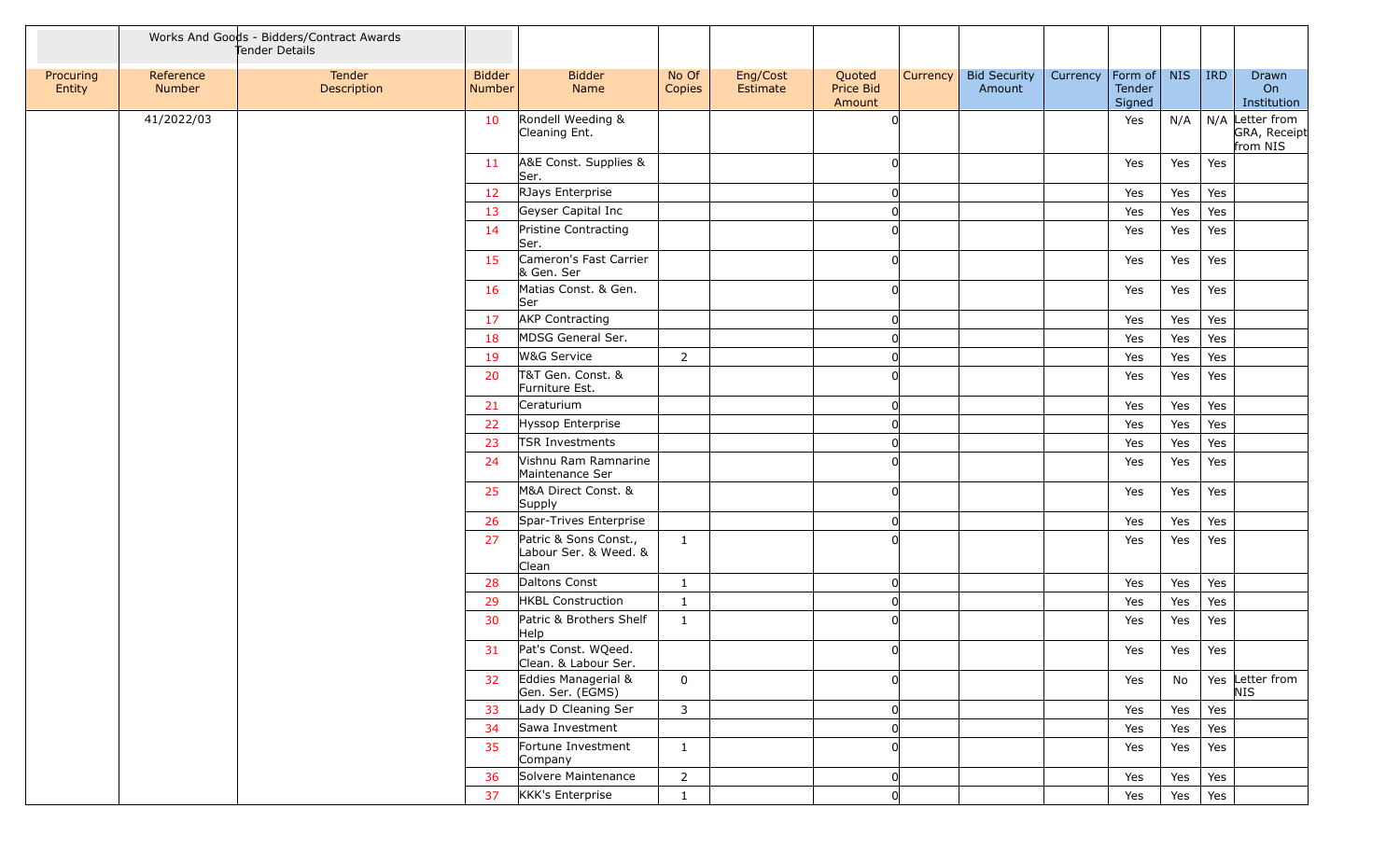|                     |                     | Works And Goods - Bidders/Contract Awards<br>Tender Details |                         |                                                        |                 |                      |                               |          |                               |          |                                     |            |     |                                |
|---------------------|---------------------|-------------------------------------------------------------|-------------------------|--------------------------------------------------------|-----------------|----------------------|-------------------------------|----------|-------------------------------|----------|-------------------------------------|------------|-----|--------------------------------|
| Procuring<br>Entity | Reference<br>Number | Tender<br>Description                                       | <b>Bidder</b><br>Number | <b>Bidder</b><br>Name                                  | No Of<br>Copies | Eng/Cost<br>Estimate | Quoted<br>Price Bid<br>Amount | Currency | <b>Bid Security</b><br>Amount | Currency | $ $ Form of $ $<br>Tender<br>Signed | <b>NIS</b> | IRD | Drawn<br>On<br>Institution     |
|                     | 41/2022/03          |                                                             | 38                      | Fortune Contracting &<br>Consultancy Agency<br>(FuCON) |                 |                      | $\Omega$                      |          |                               |          | Yes                                 | Yes        | Yes |                                |
|                     |                     |                                                             | 39                      | Nammie Service                                         |                 |                      | 0                             |          |                               |          | Yes                                 | Yes        | Yes |                                |
|                     |                     |                                                             | 40                      | OGN Superb Services c                                  |                 |                      | $\Omega$                      |          |                               |          | Yes                                 | Yes        | Yes |                                |
|                     |                     |                                                             | 41                      | Grace Business<br>Enterprise                           | $2^{\circ}$     |                      |                               |          |                               |          | Yes                                 | Yes        | Yes |                                |
|                     |                     |                                                             | 42                      | Tulsedai Ajodiah Trees<br>Trim. & Clean.<br>Services   | $\mathbf{1}$    |                      | <sub>0</sub>                  |          |                               |          | Yes                                 | Yes        | Yes |                                |
|                     |                     |                                                             | 43                      | Aryan Landscaping<br>Cleaning & Const. Ser             | $\overline{2}$  |                      | $\Omega$                      |          |                               |          | Yes                                 | Yes        | Yes |                                |
|                     |                     |                                                             | 44                      | Echo Smart Contracting<br>Services                     |                 |                      | $\Omega$                      |          |                               |          | Yes                                 | Yes        | Yes |                                |
|                     |                     |                                                             | 45                      | <b>ACL Construction</b><br>Guyana                      |                 |                      |                               |          |                               |          | Yes                                 | Yes        | Yes |                                |
|                     |                     |                                                             | 46                      | 4K Building &<br>Contracting Services                  |                 |                      | U                             |          |                               |          | Yes                                 | Yes        | Yes |                                |
|                     |                     |                                                             | 47                      | Cotech Service                                         |                 |                      | 0                             |          |                               |          | Yes                                 | Yes        | Yes |                                |
|                     |                     |                                                             | 48                      | H&S Construction &<br>Maintenance                      |                 |                      | U                             |          |                               |          | Yes                                 | Yes        | Yes |                                |
|                     |                     |                                                             | 49                      | Wallerson's Weeding                                    |                 |                      | U                             |          |                               |          | Yes                                 | No         |     | Yes Receipt from<br><b>NIS</b> |
|                     |                     |                                                             | 50                      | Sullivan Gen. Sup. &<br>Const. Co                      |                 |                      | $\Omega$                      |          |                               |          | Yes                                 | Yes        | Yes |                                |
|                     |                     |                                                             | 51                      | Liverpool Construction                                 | 0               |                      | 0                             |          |                               |          | Yes                                 | Yes        | Yes |                                |
|                     |                     |                                                             | 52                      | Singh's Gen.<br>Maintenance &<br>Landscaping Ser       |                 |                      |                               |          |                               |          | Yes                                 | Yes        | Yes |                                |
|                     |                     |                                                             | 53                      | Mobile Const. Co.                                      |                 |                      | 0                             |          |                               |          | Yes                                 | Yes        | Yes |                                |
|                     |                     |                                                             | 54                      | Ben-Tic Landscaping &<br>Gen. Const. Ser               |                 |                      |                               |          |                               |          | Yes                                 | Yes        | Yes |                                |
|                     |                     |                                                             | 55                      | Mark's Enterprise                                      |                 |                      | 0                             |          |                               |          | Yes                                 | Yes        | Yes |                                |
|                     |                     |                                                             | 56                      | Concept Const. &<br>Transporatation Ser                |                 |                      |                               |          |                               |          | Yes                                 | Yes        | Yes |                                |
|                     |                     |                                                             | 57                      | Ravengers Logistics                                    |                 |                      | 0                             |          |                               |          | Yes                                 | Yes        | Yes |                                |
|                     |                     |                                                             | 58                      | D. Water Solution &<br>Innovation                      |                 |                      | $\Omega$                      |          |                               |          | Yes                                 | Yes        | Yes |                                |
|                     |                     |                                                             | 59                      | C&C General Services                                   |                 |                      | 0                             |          |                               |          | Yes                                 | Yes        | Yes |                                |
|                     |                     |                                                             | 60                      | Food Safety Managment<br>Inc                           |                 |                      |                               |          |                               |          | Yes                                 | Yes        | Yes |                                |
|                     |                     |                                                             | 61                      | Morris Jeffery Enterprise                              |                 |                      | U                             |          |                               |          | Yes                                 | Yes        | Yes |                                |
|                     |                     |                                                             | 62                      | A&J Construction<br>Services                           |                 |                      | 0                             |          |                               |          | Yes                                 | Yes        | Yes |                                |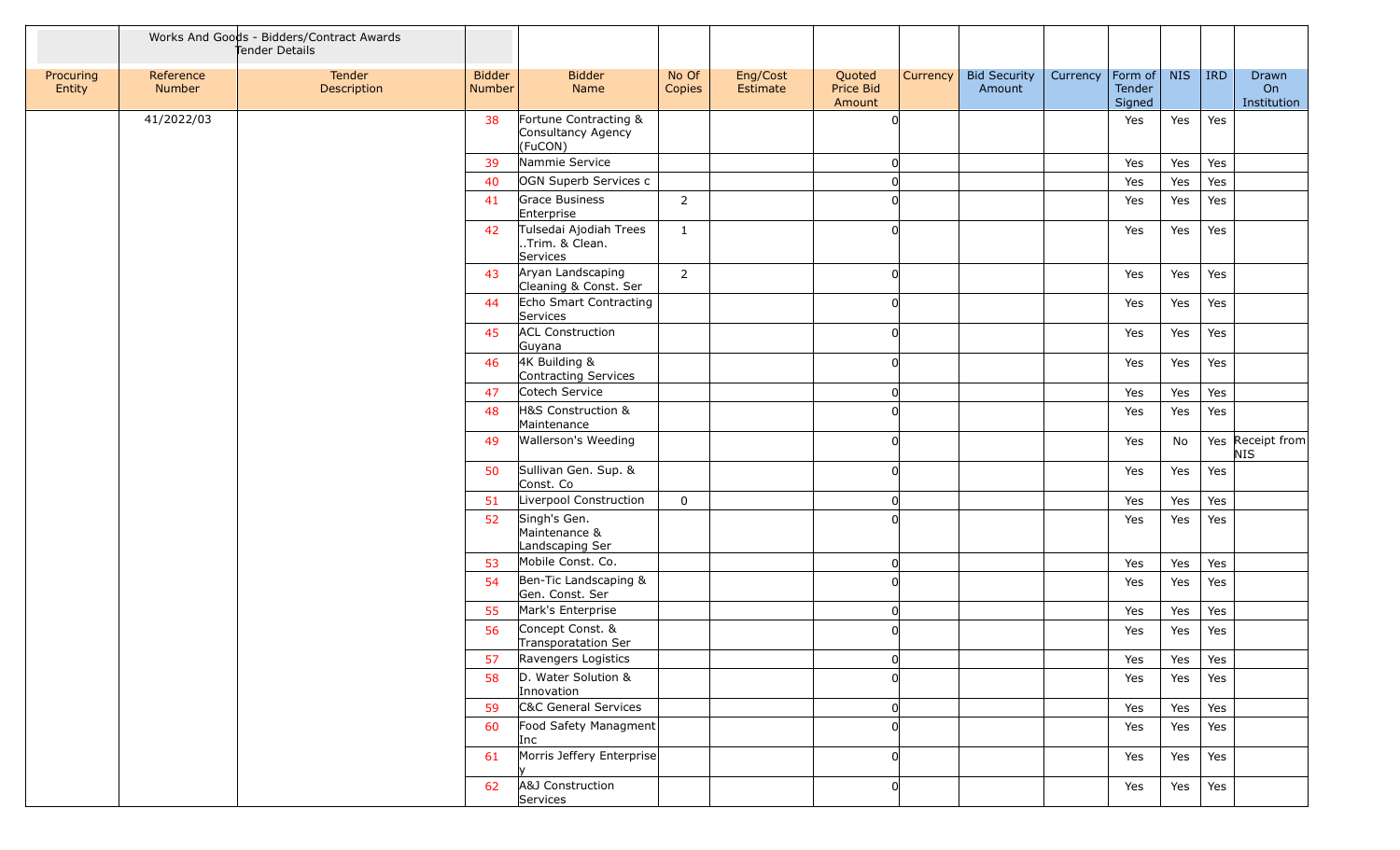|                     |                     | Works And Goods - Bidders/Contract Awards<br>Tender Details |                         |                                              |                 |                      |                               |                 |                               |             |                                     |            |           |                                            |
|---------------------|---------------------|-------------------------------------------------------------|-------------------------|----------------------------------------------|-----------------|----------------------|-------------------------------|-----------------|-------------------------------|-------------|-------------------------------------|------------|-----------|--------------------------------------------|
| Procuring<br>Entity | Reference<br>Number | Tender<br>Description                                       | <b>Bidder</b><br>Number | <b>Bidder</b><br>Name                        | No Of<br>Copies | Eng/Cost<br>Estimate | Quoted<br>Price Bid<br>Amount | <b>Currency</b> | <b>Bid Security</b><br>Amount | Currency    | $ $ Form of $ $<br>Tender<br>Signed | <b>NIS</b> | IRD       | Drawn<br>On<br>Institution                 |
|                     | 41/2022/03          |                                                             | 63                      | D&R Const. & Machinery<br>Rental             |                 |                      |                               |                 |                               |             | Yes                                 | Yes        | Yes       |                                            |
|                     |                     |                                                             | 64                      | Bharrat Brothers<br>Maintenance              |                 |                      |                               |                 |                               |             | Yes                                 | Yes        | Yes       |                                            |
|                     |                     |                                                             | 65                      | Geo Pac 2020 Inc                             |                 |                      |                               |                 |                               |             | Yes                                 | Yes        | Yes       |                                            |
|                     |                     |                                                             | 66                      | Kerry Jarvis                                 | $\mathbf{1}$    |                      |                               |                 |                               |             | Yes                                 | Yes        | Yes       |                                            |
|                     |                     |                                                             | 67                      | Renee's Constructing<br>Ser.                 | 5               |                      |                               |                 |                               |             | Yes                                 | Yes        | Yes       |                                            |
|                     |                     |                                                             | 68                      | Diversity Investments<br>Inc                 |                 |                      |                               |                 |                               |             | Yes                                 | Yes        | Yes       |                                            |
|                     |                     |                                                             | 69                      | Baroque Eng. & Const.<br>Services            | $\mathbf{1}$    |                      | <sup>0</sup>                  |                 |                               |             | Yes                                 | Yes        | Yes       |                                            |
|                     |                     |                                                             | 70                      | <b>KMP General Service</b>                   | $\mathbf 0$     |                      | 0                             |                 |                               |             | Yes                                 | Yes        | Yes       |                                            |
|                     |                     |                                                             | 71                      | Progessive Gen.<br>Services                  |                 |                      |                               |                 |                               |             | Yes                                 | Yes        | Yes       |                                            |
|                     |                     |                                                             | 72                      | <b>J&amp;K Services</b>                      |                 |                      |                               |                 |                               |             | Yes                                 | Yes        | Yes       |                                            |
|                     |                     |                                                             | 73                      | TI Engineering                               | $\overline{2}$  |                      |                               |                 |                               |             | Yes                                 | Yes        | Yes       |                                            |
|                     |                     |                                                             | 74                      | OG's General Services                        |                 |                      |                               |                 |                               |             | Yes                                 | Yes        | Yes       |                                            |
|                     |                     |                                                             | 75                      | Hoyte Logistics                              |                 |                      |                               |                 |                               |             | Yes                                 | Yes        | Yes       |                                            |
|                     |                     |                                                             |                         | 75                                           |                 |                      | O                             |                 |                               |             |                                     |            |           |                                            |
|                     | 42/2022/03          | Provision of Electrical/ Air Conditioner<br>Repair Services | $\mathbf{1}$            | A&E Construction<br>Supplies & Services      | 0               |                      | ∩                             | 0               |                               | $\mathbf 0$ | Yes                                 | Yes        | Yes $ 0 $ |                                            |
|                     |                     |                                                             | $\overline{2}$          | Pristine Contracting<br>Services             |                 |                      | ∩                             |                 |                               |             | Yes                                 | Yes        | Yes       |                                            |
|                     |                     |                                                             | $\overline{3}$          | Certuium                                     |                 |                      | <sup>0</sup>                  |                 |                               |             | Yes                                 | Yes        | Yes       |                                            |
|                     |                     |                                                             | $\overline{4}$          | Greenidge Refrig. Elec.<br>Ser. & Spar. Prts |                 |                      |                               |                 |                               |             | Yes                                 | Yes        | Yes       |                                            |
|                     |                     |                                                             | 5 <sup>5</sup>          | Carlos Gen. Contracting<br>Ser               |                 |                      | <sup>0</sup>                  |                 |                               |             | Yes                                 | Yes        | Yes       |                                            |
|                     |                     |                                                             | 6                       | Viscon Service                               |                 |                      |                               |                 |                               |             | Yes                                 | Yes        | Yes       |                                            |
|                     |                     |                                                             | $\overline{7}$          | Associate Construction<br>Service            |                 |                      |                               |                 |                               |             | Yes                                 | Yes        | Yes       |                                            |
|                     |                     |                                                             | 8                       | <b>HKBL Construction</b>                     | $\mathbf{1}$    |                      |                               |                 |                               |             | Yes                                 | Yes        | Yes       |                                            |
|                     |                     |                                                             | 9                       | RJajs Enterprise                             |                 |                      | $\Omega$                      |                 |                               |             | Yes                                 | Yes        | Yes       |                                            |
|                     |                     |                                                             | 10                      | <b>ACL Construction</b><br>Guyana            |                 |                      |                               |                 |                               |             | Yes                                 | Yes        | Yes       |                                            |
|                     |                     |                                                             | 11                      | <b>Wallersons Weeding</b><br>Enterprise      | 0               |                      | <sup>0</sup>                  |                 |                               |             | Yes                                 | No         |           | Yes Letter from<br>NIS                     |
|                     |                     |                                                             | 12 <sup>7</sup>         | Rondell Weeding &<br>Cleaning Enterprise     |                 |                      |                               |                 |                               |             | Yes                                 | No         |           | No Letter from<br>GRA, Receipt<br>from NIS |
|                     |                     |                                                             | 13                      | Liverpool Construction                       |                 |                      | <sup>0</sup>                  |                 |                               |             | Yes                                 | Yes        | Yes       |                                            |
|                     |                     |                                                             | 14                      | Joseph Civil &<br>Procurement Enterprise     | $\overline{2}$  |                      | <sup>0</sup>                  |                 |                               |             | Yes                                 | Yes        | Yes       |                                            |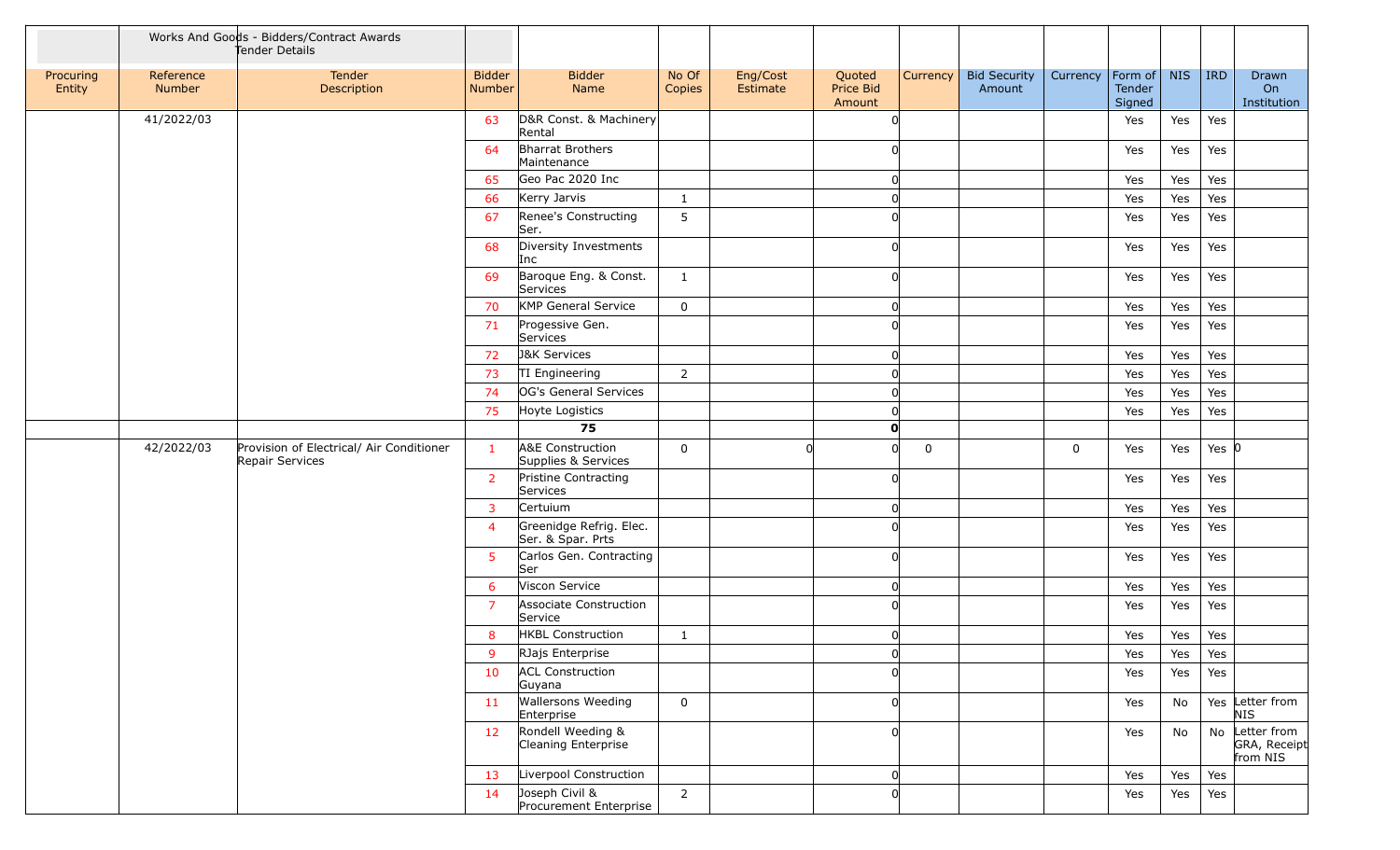|                     |                     | Works And Goods - Bidders/Contract Awards<br>Tender Details |                         |                                                       |                 |                      |                               |                 |                               |                    |                  |            |            |                            |
|---------------------|---------------------|-------------------------------------------------------------|-------------------------|-------------------------------------------------------|-----------------|----------------------|-------------------------------|-----------------|-------------------------------|--------------------|------------------|------------|------------|----------------------------|
| Procuring<br>Entity | Reference<br>Number | Tender<br>Description                                       | <b>Bidder</b><br>Number | <b>Bidder</b><br>Name                                 | No Of<br>Copies | Eng/Cost<br>Estimate | Quoted<br>Price Bid<br>Amount | <b>Currency</b> | <b>Bid Security</b><br>Amount | Currency   Form of | Tender<br>Signed | <b>NIS</b> | <b>IRD</b> | Drawn<br>On<br>Institution |
|                     | 42/2022/03          |                                                             | 15                      | Carm. Chisholn &<br>Thomas Weed., Clean, &<br>Art Ser |                 |                      |                               |                 |                               |                    | Yes              | No         |            | Yes Receipt from<br>NIS    |
|                     |                     |                                                             | 16                      | t&m Contracting<br>Service                            |                 |                      |                               |                 |                               |                    | Yes              | Yes        | Yes        |                            |
|                     |                     |                                                             | 17                      | John Ramotar Condit. &<br>Refrig & Gen. Contra.       |                 |                      |                               |                 |                               |                    | Yes              | Yes        | Yes        |                            |
|                     |                     |                                                             | 18                      | Feroz General<br>Construction                         |                 |                      |                               |                 |                               |                    | Yes              | Yes        | Yes        |                            |
|                     |                     |                                                             | 19                      | Diversity Investments<br>Inc                          |                 |                      |                               |                 |                               |                    | Yes              | Yes        | Yes        |                            |
|                     |                     |                                                             | 20                      | Ramotar & Sons<br>Contracting Inc                     |                 |                      |                               |                 |                               |                    | Yes              | Yes        | Yes        |                            |
|                     |                     |                                                             | 21                      | Progessive General<br>Service                         |                 |                      |                               |                 |                               |                    | Yes              | Yes        | Yes        |                            |
|                     |                     |                                                             | 22                      | <b>J&amp;K Service</b>                                |                 |                      | $\Omega$                      |                 |                               |                    | Yes              | Yes        | Yes        |                            |
|                     |                     |                                                             | 23                      | N&J General Services                                  |                 |                      |                               |                 |                               |                    | Yes              | Yes        | Yes        |                            |
|                     |                     |                                                             | 24                      | Lady D Cleaning<br>Service                            | $\mathbf{1}$    |                      |                               |                 |                               |                    | Yes              | Yes        | Yes        |                            |
|                     |                     |                                                             | 25                      | RR& R Engineering                                     |                 |                      |                               |                 |                               |                    | Yes              | Yes        | Yes        |                            |
|                     |                     |                                                             | 26                      | Cameron Fast Carrier &<br>General Ser                 |                 |                      |                               |                 |                               |                    | Yes              | Yes        | Yes        |                            |
|                     |                     |                                                             | 27                      | Concept Const. & Trans.<br>Ser                        |                 |                      |                               |                 |                               |                    | Yes              | Yes        | Yes        |                            |
|                     |                     |                                                             | 28                      | Morris Jeffery<br>Enterprise                          |                 |                      | 0                             |                 |                               |                    | Yes              | Yes        | Yes        |                            |
|                     |                     |                                                             | 29                      | Cummings Electrical Co.<br>Ltd                        |                 |                      |                               |                 |                               |                    | Yes              | Yes        | Yes        |                            |
|                     |                     |                                                             | 30                      | Ultimate Power<br>Solutions & Gen. Ser.               |                 |                      |                               |                 |                               |                    | Yes              | Yes        | Yes        |                            |
|                     |                     |                                                             | 31                      | D&R Const. MACH.<br><b>rENTAL</b>                     |                 |                      |                               |                 |                               |                    | Yes              | Yes        | Yes        |                            |
|                     |                     |                                                             |                         | 31                                                    |                 |                      | $\mathbf 0$                   |                 |                               |                    |                  |            |            |                            |
|                     | 43/2022/03          | Pre-qualification for Security services                     | $\mathbf{1}$            | MMC Security Force Inc                                | $\mathbf 0$     | $\Omega$             | $\mathbf 0$                   | 0               |                               | $\mathbf 0$        | Yes              | Yes        | Yes $ 0 $  |                            |
|                     |                     |                                                             | $\overline{2}$          | Nel Global Security Co.<br>Inc.                       |                 |                      |                               |                 |                               |                    | Yes              | Yes        | Yes        |                            |
|                     |                     |                                                             | $\overline{3}$          | Queensway Security<br>Service Inc                     |                 |                      |                               |                 |                               |                    | Yes              | Yes        | Yes        |                            |
|                     |                     |                                                             | $\overline{4}$          | Strategic Action Security<br>Ltd                      |                 |                      |                               |                 |                               |                    | Yes              | Yes        | Yes        |                            |
|                     |                     |                                                             | 5 <sup>1</sup>          | Amalgamated Security<br>Ser. Inc.                     |                 |                      |                               |                 |                               |                    | Yes              | Yes        | Yes        |                            |
|                     |                     |                                                             | 6                       | Sheriff Security Inc                                  |                 |                      |                               |                 |                               |                    | Yes              | Yes        | Yes        |                            |
|                     |                     |                                                             | $\overline{7}$          | RK's Guyana Security<br>Ser.                          | $\mathsf{O}$    |                      |                               |                 |                               |                    | Yes              | Yes        | Yes        |                            |
|                     |                     |                                                             |                         | $\overline{\mathbf{z}}$                               |                 |                      | $\mathbf{0}$                  |                 |                               |                    |                  |            |            |                            |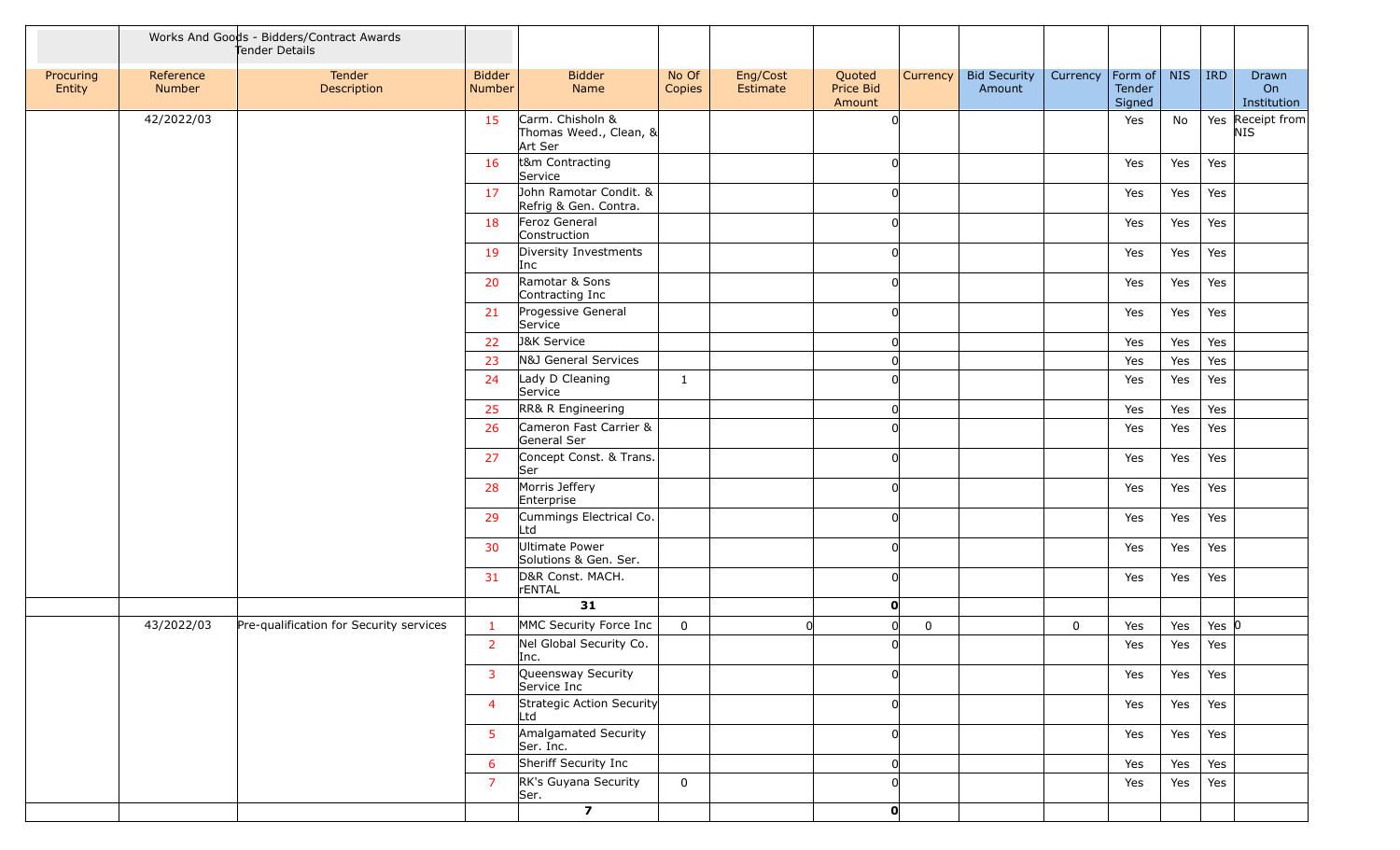|                         |                     | Works And Goods - Bidders/Contract Awards<br>Tender Details              |                         |                                          |                 |                      |                               |          |                               |             |                             |            |            |                                |
|-------------------------|---------------------|--------------------------------------------------------------------------|-------------------------|------------------------------------------|-----------------|----------------------|-------------------------------|----------|-------------------------------|-------------|-----------------------------|------------|------------|--------------------------------|
| Procuring<br>Entity     | Reference<br>Number | Tender<br>Description                                                    | <b>Bidder</b><br>Number | <b>Bidder</b><br>Name                    | No Of<br>Copies | Eng/Cost<br>Estimate | Quoted<br>Price Bid<br>Amount | Currency | <b>Bid Security</b><br>Amount | Currency    | Form of<br>Tender<br>Signed | <b>NIS</b> | <b>IRD</b> | Drawn<br>On<br>Institution     |
|                         | 44/2022/03          | Pre-qualification for the<br>Repairs/Servicing to Vehicle &<br>Equipment | $\mathbf{1}$            | Car Care Enterprise                      | 0               |                      |                               | 0        |                               | $\mathbf 0$ | Yes                         | Yes        | $No$ 0     |                                |
|                         |                     |                                                                          | $\overline{2}$          | Brazo's Workshop                         |                 |                      |                               |          |                               |             | Yes                         | Yes        | Yes        |                                |
|                         |                     |                                                                          | $\overline{3}$          | Latchman Singh<br>Mechanic Shop          |                 |                      |                               |          |                               |             | Yes                         | Yes        | Yes        |                                |
|                         |                     |                                                                          | $\overline{4}$          | Morris Jeffery<br>Enterprise             |                 |                      |                               |          |                               |             | Yes                         | Yes        | Yes        |                                |
|                         |                     |                                                                          | 5 <sup>5</sup>          | Kerry Jarvis                             |                 |                      |                               |          |                               |             | Yes                         | Yes        | Yes        |                                |
|                         |                     |                                                                          | 6                       | Ideal Autos Inc                          |                 |                      |                               |          |                               |             | Yes                         | Yes        | Yes        |                                |
|                         |                     |                                                                          | $\overline{7}$          | RRT Enterprise & Auto<br>Sales           |                 |                      |                               |          |                               |             | Yes                         | Yes        | Yes        |                                |
|                         |                     |                                                                          | 8                       | RR&R Engineering                         |                 |                      | 0                             |          |                               |             | Yes                         | Yes        | Yes        |                                |
|                         |                     |                                                                          | 9                       | Associate Const. Ser.                    | $\mathbf 0$     |                      | 0                             |          |                               |             | Yes                         | Yes        | Yes        |                                |
|                         |                     |                                                                          | 10                      | Beharry Automotive Ltd                   |                 |                      |                               |          |                               |             | Yes                         | Yes        | Yes        |                                |
|                         |                     |                                                                          | 11                      | Motor Trend Ser.<br>Centre               |                 |                      |                               |          |                               |             | Yes                         | Yes        | Yes        |                                |
|                         |                     |                                                                          | 12                      | Ceraturium                               |                 |                      |                               |          |                               |             | Yes                         | Yes        | Yes        |                                |
|                         |                     |                                                                          | 13                      | Double A Auto Repairs &<br>Services      |                 |                      |                               |          |                               |             | Yes                         | Yes        | Yes        |                                |
|                         |                     |                                                                          | 14                      | Synergy, Safety &<br>Industrial Supplies |                 |                      |                               |          |                               |             | Yes                         | No         | No         |                                |
|                         |                     |                                                                          | 15                      | D&R Const. & Machinery<br>Rental         |                 |                      |                               |          |                               |             | Yes                         | Yes        | Yes        |                                |
|                         |                     |                                                                          | 16                      | A&E Const. & Supplies                    |                 |                      |                               |          |                               |             | Yes                         | Yes        | Yes        |                                |
|                         |                     |                                                                          |                         | 16                                       |                 |                      | $\mathbf{0}$                  |          |                               |             |                             |            |            |                                |
| Guyana Energy<br>Agency | 52/2022/01          | Provision of Security Services                                           | $\mathbf{1}$            | Sheriff Security Inc                     | $\overline{2}$  | $\Omega$             |                               | G\$      | 285,891                       | G\$         | No                          | Yes        |            | Yes FTP not com.<br>nor signed |
|                         |                     |                                                                          | <sup>2</sup>            | RK's Guyana Security<br>Services L6      |                 |                      | 2,331,906                     | G\$      |                               |             |                             |            |            |                                |
|                         |                     |                                                                          | $\overline{2}$          | RK's Guyana Security<br>Services L5      |                 |                      | 4,663,813                     | G\$      |                               |             |                             |            |            |                                |
|                         |                     |                                                                          | $\overline{2}$          | RK's Guyana Security<br>Services L4      |                 |                      | 1,645,704                     | G\$      |                               |             |                             |            |            |                                |
|                         |                     |                                                                          | <sup>2</sup>            | RK's Guyana Security<br>Services L3      |                 |                      | 4,663,813                     | G\$      |                               |             |                             |            |            |                                |
|                         |                     |                                                                          | $\overline{2}$          | RK's Guyana Security<br>Services L2      |                 |                      | 6,134,962                     | G\$      |                               |             |                             |            |            |                                |
|                         |                     |                                                                          | $\overline{2}$          | RK's Guyana Security<br>Services L1      | $\mathsf{3}$    |                      | 9,327,626                     | G\$      | 290,000                       | G\$         | Yes                         | Yes        |            | Yes Nafico                     |
|                         |                     |                                                                          | $\mathbf{3}$            | Castle Security Inc L6                   | $\mathbf{1}$    |                      | 2,294,136                     | G\$      |                               |             |                             |            |            |                                |
|                         |                     |                                                                          | $\mathbf{3}$            | Castle Security Inc L5                   |                 |                      | 4,588,272                     | G\$      |                               |             |                             |            |            |                                |
|                         |                     |                                                                          | $\overline{3}$          | Castle Security Inc L4                   |                 |                      | 3,017,124                     | G\$      |                               |             |                             |            |            |                                |
|                         |                     |                                                                          | 3                       | Castle Security Inc L3                   |                 |                      | 4,508,272                     | G\$      |                               |             |                             |            |            |                                |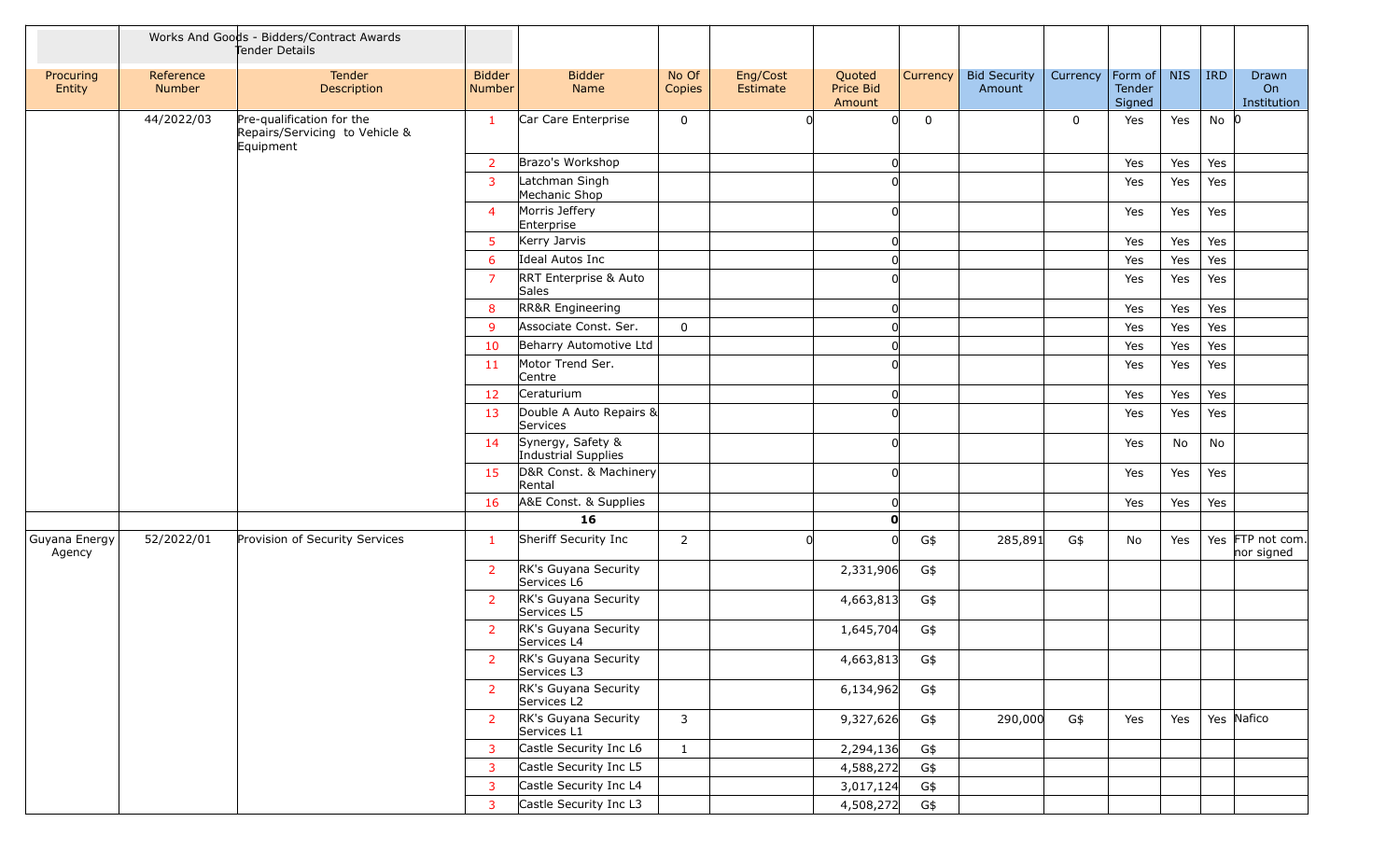|                          |                     | Works And Goods - Bidders/Contract Awards<br>Tender Details       |                                |                                             |                 |                                                       |          |                               |          |                             |            |            |                                                     |
|--------------------------|---------------------|-------------------------------------------------------------------|--------------------------------|---------------------------------------------|-----------------|-------------------------------------------------------|----------|-------------------------------|----------|-----------------------------|------------|------------|-----------------------------------------------------|
| Procuring<br>Entity      | Reference<br>Number | Tender<br>Description                                             | <b>Bidder</b><br><b>Number</b> | <b>Bidder</b><br>Name                       | No Of<br>Copies | Eng/Cost<br>Quoted<br>Price Bid<br>Estimate<br>Amount | Currency | <b>Bid Security</b><br>Amount | Currency | Form of<br>Tender<br>Signed | <b>NIS</b> | <b>IRD</b> | Drawn<br>On<br>Institution                          |
|                          | 52/2022/01          |                                                                   | $\overline{3}$                 | Castle Security Inc L2                      |                 | 6,034,248                                             | G\$      |                               |          |                             |            |            |                                                     |
|                          |                     |                                                                   | $\overline{3}$                 | Castle Security Inc L1                      | $\mathbf{1}$    | 9,176,544                                             | G\$      | 296,986                       | G\$      | Yes                         | Yes        |            | Yes Premier Ins                                     |
|                          |                     |                                                                   | $\overline{4}$                 | Strategic Action Security<br>L6             |                 | 2,024,639                                             | G\$      |                               |          |                             |            |            |                                                     |
|                          |                     |                                                                   | $\overline{4}$                 | Strategic Action Security<br>L5             |                 | 4,049,280                                             | G\$      |                               |          |                             |            |            |                                                     |
|                          |                     |                                                                   | $\overline{4}$                 | Strategic Action Security<br>L4             |                 | 2,024,639                                             | G\$      |                               |          |                             |            |            |                                                     |
|                          |                     |                                                                   | $\overline{4}$                 | Strategic Action Security<br>L3             |                 | 4,049,280                                             | G\$      |                               |          |                             |            |            |                                                     |
|                          |                     |                                                                   | $\overline{4}$                 | Strategic Action Security<br>L <sub>2</sub> |                 | 5,061,600                                             | G\$      |                               |          |                             |            |            |                                                     |
|                          |                     |                                                                   | $\overline{4}$                 | Strategic Action Security                   | $\overline{2}$  | 8,098,557                                             | G\$      | 253,080                       | G\$      | Yes                         | Yes        |            | Yes Nafico                                          |
|                          |                     |                                                                   | 5 <sup>1</sup>                 | Amalgamated Security<br>Services L6         |                 | 2,451,046                                             | G\$      |                               |          |                             |            |            |                                                     |
|                          |                     |                                                                   | 5 <sup>1</sup>                 | Amalgamated Security<br>Services L5         |                 | 4,902,091                                             | G\$      |                               |          |                             |            |            |                                                     |
|                          |                     |                                                                   | 5 <sup>1</sup>                 | Amalgamated Security<br>Services L4         |                 | 890,454                                               | G\$      |                               |          |                             |            |            |                                                     |
|                          |                     |                                                                   | 5                              | Amalgamated Security<br>Services L3         |                 | 4,902,091                                             | G\$      |                               |          |                             |            |            |                                                     |
|                          |                     |                                                                   | 5                              | Amalgamated Security<br>Services L2         |                 | 6,097,723                                             | G\$      |                               |          |                             |            |            |                                                     |
|                          |                     |                                                                   | 5 <sup>1</sup>                 | Amalgamated Security<br>Services L1         | 2               | 9,804,182                                             | G\$      | 290,476                       | G\$      | Yes                         | Yes        |            | Yes Assuria                                         |
|                          |                     |                                                                   |                                | 25                                          |                 | $\mathbf{0}$                                          |          |                               |          |                             |            |            |                                                     |
| Ministry of<br>Education | 73/2022/40          | Supply and delivery of Dietary Supplies-<br>Dora Secondary School | $\mathbf{1}$                   | P. Ramroop & Sons (Vat<br>Inc.) $L3$        |                 | 364,752                                               | G\$      |                               |          |                             |            |            |                                                     |
|                          |                     |                                                                   | $\mathbf{1}$                   | P. Ramroop & Sons (Vat<br>Inc.) $L1$        | $\mathbf{1}$    | 5,197,292                                             | G\$      | 111,241                       | G\$      | Yes                         | Yes        |            | Yes Caricom                                         |
|                          |                     |                                                                   | $\overline{2}$                 | R. Mohan Son &<br>Daughters (Vat Inc) L1    | $\mathbf{1}$    | 7,116,390                                             | G\$      | 390,581                       | G\$      | Yes                         | Yes        |            | Yes Caricom                                         |
|                          |                     |                                                                   | $\overline{2}$                 | R. Mohan Son &<br>Daughters (Vat Inc) L3    |                 | 652,185                                               | G\$      |                               |          |                             |            |            |                                                     |
|                          |                     |                                                                   | <sup>2</sup>                   | R. Mohan Son &<br>Daughters (Vat Inc) L2    |                 | 11,760,480                                            | G\$      |                               |          |                             |            |            |                                                     |
|                          |                     |                                                                   | $\mathbf{3}$                   | HR Distributors (Vat<br>Inc.) $L3$          |                 | 547,740                                               | G\$      |                               |          |                             |            |            |                                                     |
|                          |                     |                                                                   | $\overline{3}$                 | HR Distributors (Vat<br>Inc.) $L2$          |                 | 6,584,310                                             | G\$      |                               |          |                             |            |            |                                                     |
|                          |                     |                                                                   | $\overline{3}$                 | HR Distributors (Vat<br>Inc.) $L1$          | $\overline{2}$  | 6,065,115                                             | G\$      | 300,000                       | G\$      | Yes                         | Yes        |            | Yes Assuria                                         |
|                          |                     |                                                                   | $\overline{4}$                 | Eco Smart Contracting<br>Services           | $\mathbf{1}$    | <sup>0</sup>                                          | G\$      | <sup>0</sup>                  |          | No                          | Yes        |            | Yes FTP Not<br>com. nor<br>sig. no bid<br>sec. seen |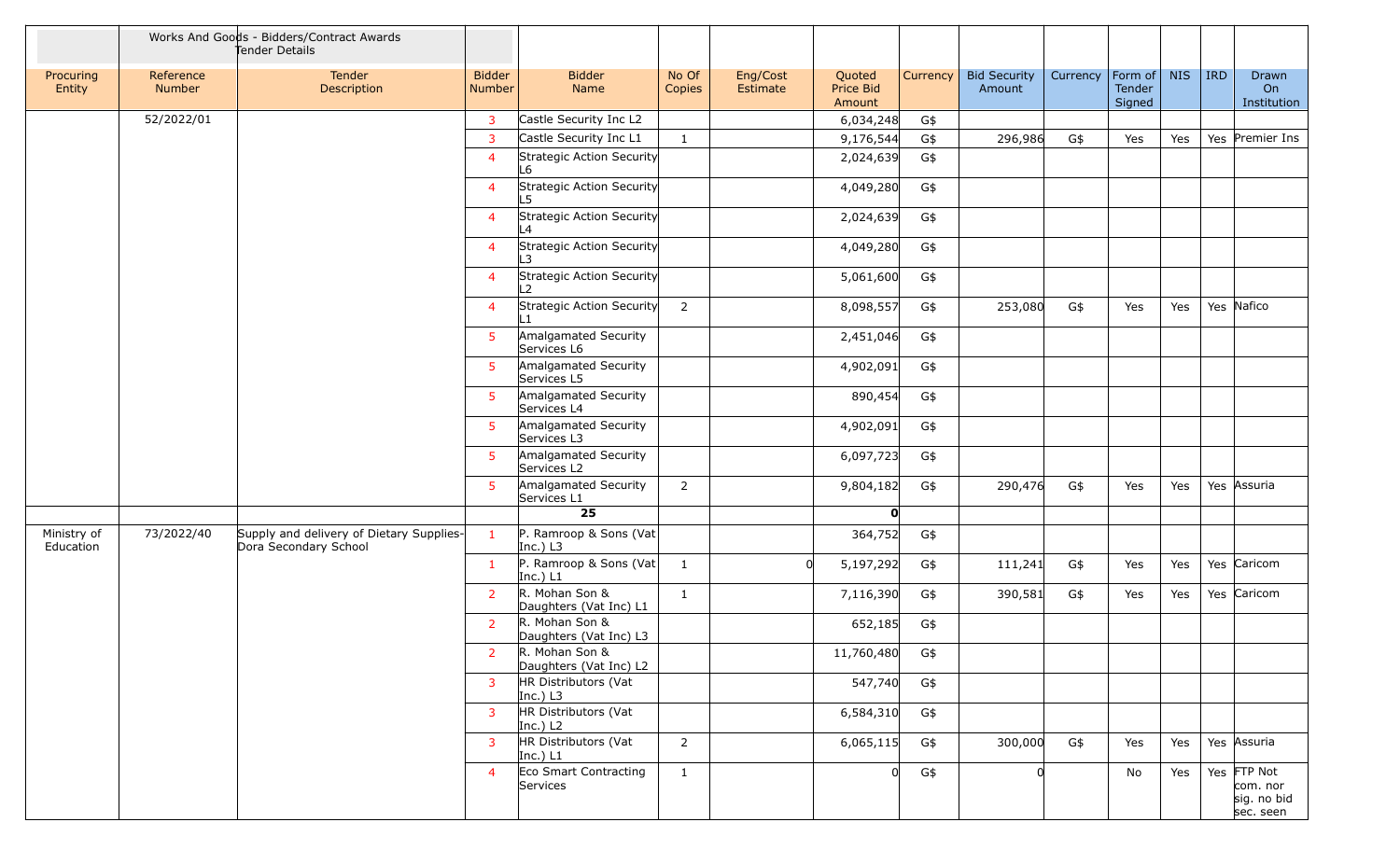|                     |                            | Works And Goods - Bidders/Contract Awards<br>Tender Details         |                         |                                                                     |                 |                      |                               |          |                               |             |                                     |            |            |                                                     |
|---------------------|----------------------------|---------------------------------------------------------------------|-------------------------|---------------------------------------------------------------------|-----------------|----------------------|-------------------------------|----------|-------------------------------|-------------|-------------------------------------|------------|------------|-----------------------------------------------------|
| Procuring<br>Entity | Reference<br><b>Number</b> | Tender<br>Description                                               | <b>Bidder</b><br>Number | <b>Bidder</b><br>Name                                               | No Of<br>Copies | Eng/Cost<br>Estimate | Quoted<br>Price Bid<br>Amount | Currency | <b>Bid Security</b><br>Amount | Currency    | $ $ Form of $ $<br>Tender<br>Signed | <b>NIS</b> | <b>IRD</b> | Drawn<br>On<br>Institution                          |
|                     | 73/2022/40                 |                                                                     | $5^{\circ}$             | Kerry Jarvis (Vat Inc) L3                                           |                 |                      | 418,203                       | G\$      |                               |             |                                     |            |            |                                                     |
|                     |                            |                                                                     | 5                       | Kerry Jarvis (Vat Inc) L2                                           |                 |                      | 8,322,507                     | G\$      |                               |             |                                     |            |            |                                                     |
|                     |                            |                                                                     | $5\phantom{.0}$         | Kerry Jarvis (Vat Inc) L1                                           | $\overline{2}$  |                      | 6,732,934                     | G\$      | 327,196                       | G\$         | Yes                                 | Yes        |            | Yes Premier Ins                                     |
|                     |                            |                                                                     | 6                       | AZ Halaal Butchery (Vat<br>Inc) $L3$                                |                 |                      | 743,490                       | G\$      |                               |             |                                     |            |            |                                                     |
|                     |                            |                                                                     | 6                       | AZ Halaal Butchery (Vat<br>Inc) $L2$                                |                 |                      | 7,020,810                     | G\$      |                               |             |                                     |            |            |                                                     |
|                     |                            |                                                                     | 6                       | AZ Halaal Butchery (Vat<br>$ Inc)$ L1                               | $\mathbf{1}$    |                      | 7,306,452                     | G\$      | 301,415                       | G\$         | Yes                                 | Yes        |            | Yes Caricom                                         |
|                     |                            |                                                                     | $\overline{7}$          | Memorex Enterprises<br>(Vat Inc.) L3                                |                 |                      | 437,535                       | G\$      | 6,100                         | G\$         |                                     |            |            |                                                     |
|                     |                            |                                                                     | $\overline{7}$          | Memorex Enterprises<br>(Vat Inc.) L2                                |                 |                      | 6,300,270                     | G\$      | 86,059                        | G\$         |                                     |            |            |                                                     |
|                     |                            |                                                                     | $\overline{7}$          | Memorex Enterprises<br>(Vat Inc.) L1                                | $\overline{2}$  |                      | 6,684,342                     | G\$      | 137,780                       | G\$         | Yes                                 | Yes        |            | Yes Assuria                                         |
|                     |                            |                                                                     | 8                       | Tripple's Supplies &<br>Contr. Services (Vat<br>Inc) L3             |                 |                      | 2,704,761                     | G\$      |                               |             |                                     |            |            |                                                     |
|                     |                            |                                                                     | 8                       | Tripple's Supplies &<br>Contr. Services (Vat<br>Inc) L <sub>2</sub> |                 |                      | 10,175,751                    | G\$      |                               |             |                                     |            |            |                                                     |
|                     |                            |                                                                     | 8                       | Tripple's Supplies &<br>Contr. Services (Vat<br>Inc) L1             | $\overline{2}$  |                      | 8,761,137                     | G\$      | 433,032                       | G\$         | Yes                                 | Yes        |            | Yes Caricom                                         |
|                     |                            |                                                                     | $\mathsf{q}$            | S&K Const. Consul. Ser.<br>& Gen. Sup. (Vat Inc.)<br>L3             |                 |                      | 820,231                       | G\$      |                               |             |                                     |            |            |                                                     |
|                     |                            |                                                                     | -9                      | S&K Const. Consul. Ser.<br>& Gen. Sup. (Vat Inc.)<br>L <sub>2</sub> |                 |                      | 9,932,993                     | G\$      |                               |             |                                     |            |            |                                                     |
|                     |                            |                                                                     | $\mathbf{q}$            | S&K Const. Consul. Ser.<br>& Gen. Sup. (Vat Inc.)<br>L1             | $\overline{2}$  |                      | 7,410,639                     | G\$      | 148,213                       | G\$         | Yes                                 | Yes        |            | Yes Caricom                                         |
|                     |                            |                                                                     |                         | 24                                                                  |                 |                      | 0                             |          |                               |             |                                     |            |            |                                                     |
|                     | 74/2022/40                 | Supply and delivery of Dietary Supplies<br>Kuru Kuru Primary school | $\mathbf{1}$            | Eco Smart Contracting<br>Services (Vat Inc.) L1                     | $\overline{2}$  |                      |                               | G\$      |                               | $\mathbf 0$ | No                                  | Yes        |            | Yes FTP not com.<br>nor sig. No<br>Bid Sec.<br>Seen |
|                     |                            |                                                                     | $\overline{2}$          | Guybiz Establishment<br>l 1                                         | $2^{\circ}$     |                      | 16,574,220                    | G\$      | 331,484                       | G\$         | Yes                                 | Yes        |            | Yes Assuria                                         |
|                     |                            |                                                                     | $\overline{3}$          | Kerry Jarvis (Vat Inc) L3                                           |                 |                      | 307,152                       | G\$      |                               |             |                                     |            |            |                                                     |
|                     |                            |                                                                     | $\overline{3}$          | Kerry Jarvis (Vat Inc) L2                                           |                 |                      | 5,482,930                     | G\$      |                               |             |                                     |            |            |                                                     |
|                     |                            |                                                                     | 3                       | Kerry Jarvis (Vat Inc)<br>L1                                        | $\overline{2}$  |                      | 4,964,089                     | G\$      | 243,973                       | G\$         | Yes                                 | Yes        |            | Yes Premier Ins                                     |
|                     |                            |                                                                     | $\overline{4}$          | R. Mohan Son &<br>Daughters (Vat Inc. L3                            |                 |                      | 397,485                       | G\$      |                               |             |                                     |            |            |                                                     |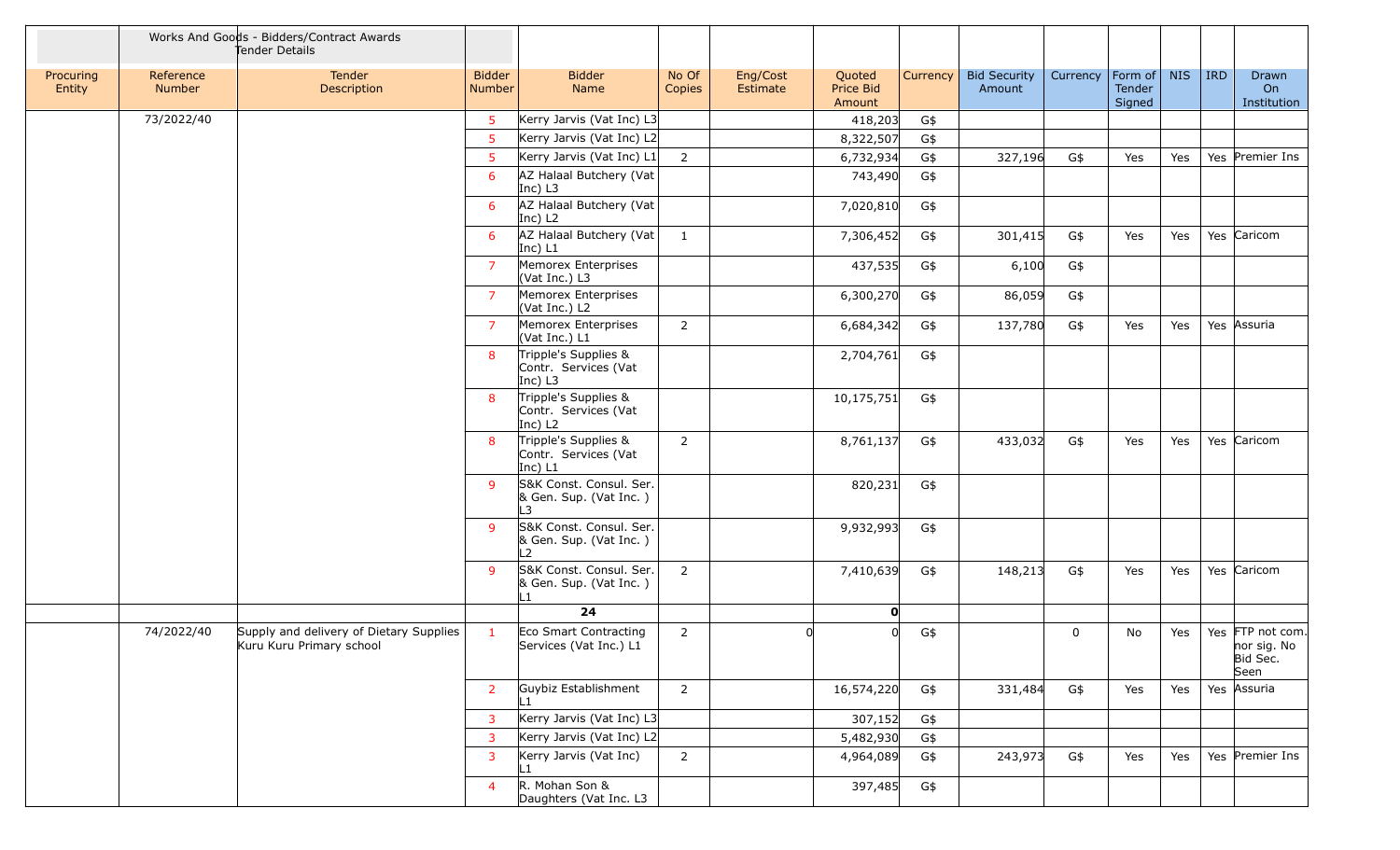|                     |                     | Works And Goods - Bidders/Contract Awards<br>Tender Details |                         |                                                            |                 |                      |                               |          |                               |          |                                     |            |            |                            |
|---------------------|---------------------|-------------------------------------------------------------|-------------------------|------------------------------------------------------------|-----------------|----------------------|-------------------------------|----------|-------------------------------|----------|-------------------------------------|------------|------------|----------------------------|
| Procuring<br>Entity | Reference<br>Number | Tender<br>Description                                       | <b>Bidder</b><br>Number | <b>Bidder</b><br>Name                                      | No Of<br>Copies | Eng/Cost<br>Estimate | Quoted<br>Price Bid<br>Amount | Currency | <b>Bid Security</b><br>Amount | Currency | Form of $\vert$<br>Tender<br>Signed | <b>NIS</b> | <b>IRD</b> | Drawn<br>On<br>Institution |
|                     | 74/2022/40          |                                                             | $\overline{4}$          | R. Mohan Son &<br>Daughters (Vat Inc. L2                   |                 |                      | 7,492,410                     | G\$      |                               |          |                                     |            |            |                            |
|                     |                     |                                                             | $\overline{4}$          | R. Mohan Son &<br>Daughters (Vat Inc. L1                   | $\mathbf{1}$    |                      | 4,962,060                     | G\$      | 257,038                       | G\$      | Yes                                 | Yes        |            | Yes Caricom                |
|                     |                     |                                                             | 5 <sup>5</sup>          | AZ Halaal Butchery (Vat<br>Inc.) $L3$                      |                 |                      | 425,880                       | G\$      |                               |          |                                     |            |            |                            |
|                     |                     |                                                             | 5 <sup>1</sup>          | AZ Halaal Butchery (Vat<br>Inc.) $L2$                      |                 |                      | 4,869,810                     | G\$      |                               |          |                                     |            |            |                            |
|                     |                     |                                                             | 5 <sup>1</sup>          | AZ Halaal Butchery (Vat<br>Inc.) $L1$                      | $\mathbf{1}$    |                      | 4,893,210                     | G\$      | 203,778                       | G\$      | Yes                                 | Yes        |            | Yes Caricom                |
|                     |                     |                                                             | 6                       | HR Distributors (Vat<br>Inc.) $L3$                         | $\mathbf 0$     |                      | 359,010                       | G\$      |                               |          |                                     |            |            |                            |
|                     |                     |                                                             | 6                       | HR Distributors (Vat<br>Inc.) $L2$                         |                 |                      | 4,336,515                     | G\$      |                               |          |                                     |            |            |                            |
|                     |                     |                                                             | 6                       | HR Distributors (Vat<br>Inc.) $L1$                         | 1               |                      | 4,713,768                     | G\$      | 300,000                       | G\$      | Yes                                 | Yes        |            | Yes Assuria                |
|                     |                     |                                                             | $\overline{7}$          | E&S Trading (Vat Inc.)<br>L3                               |                 |                      | 460,350                       | G\$      |                               |          |                                     |            |            |                            |
|                     |                     |                                                             | $\overline{7}$          | E&S Trading (Vat Inc.)<br>L2                               |                 |                      | 8,261,440                     | G\$      |                               |          |                                     |            |            |                            |
|                     |                     |                                                             | $\overline{7}$          | E&S Trading (Vat Inc.)<br>l 1                              | 0               |                      | 5,432,625                     | G\$      | 288,638                       | G\$      | Yes                                 | Yes        |            | Yes GBTI<br>(Cheque)       |
|                     |                     |                                                             | 8                       | Tripple's Supplies &<br>Contr. Services (Vat<br>Inc.) $L3$ |                 |                      | 964,071                       | G\$      |                               |          |                                     |            |            |                            |
|                     |                     |                                                             | 8                       | Tripple's Supplies &<br>Contr. Services (Vat<br>Inc.) $L2$ |                 |                      | 17,832,618                    | G\$      |                               |          |                                     |            |            |                            |
|                     |                     |                                                             | 8                       | Tripple's Supplies &<br>Contr. Services (Vat<br>Inc.) $L1$ | $\overline{2}$  |                      | 7,171,038                     | G\$      | 319,374                       | G\$      | Yes                                 | Yes        |            | Yes Caricom                |
|                     |                     |                                                             | 9                       | S&K Const. Consul. Ser.<br>& Gen. Sup. (Vat Inc.)<br>L3    |                 |                      | 619,252                       | G\$      |                               |          |                                     |            |            |                            |
|                     |                     |                                                             | $\mathbf{q}$            | S&K Const. Consul. Ser.<br>& Gen. Sup. (Vat Inc.)<br>L2    |                 |                      | 6,687,529                     | G\$      |                               |          |                                     |            |            |                            |
|                     |                     |                                                             | 9                       | S&K Const. Consul. Ser.<br>& Gen. Sup. (Vat Inc.)<br>L1    |                 |                      | 5,304,589                     | G\$      | 106,092                       | G\$      | Yes                                 | Yes        |            | Yes Caricom                |
|                     |                     |                                                             | 10                      | P. Ramroop & Sons L3                                       |                 |                      | 230,509                       | G\$      |                               |          |                                     |            |            |                            |
|                     |                     |                                                             | 10                      | P. Ramroop & Sons L1                                       | $\mathbf{1}$    |                      | 3,830,149                     | G\$      | 81,214                        | G\$      | Yes                                 | Yes        |            | Yes Caricom                |
|                     |                     |                                                             | 11                      | Memorex Enterprise<br>(Vat Inc.) L3                        |                 |                      | 297,855                       | G\$      | 9,640                         | G\$      |                                     |            |            |                            |
|                     |                     |                                                             | 11                      | Memorex Enterprise<br>(Vat Inc.) L2                        |                 |                      | 4,288,930                     | G\$      | 126,840                       | G\$      |                                     |            |            |                            |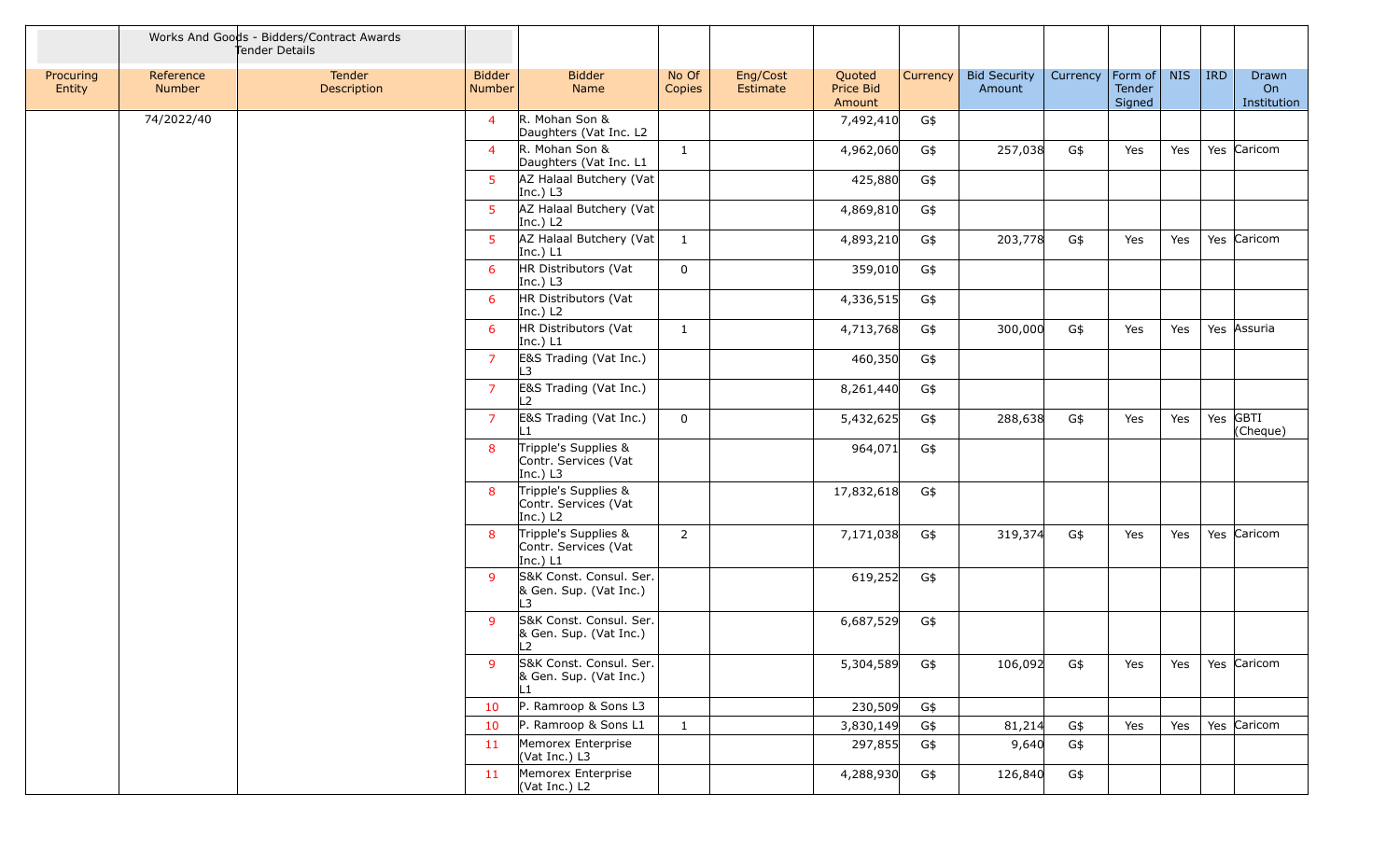|                     |                            | Works And Goods - Bidders/Contract Awards<br>Tender Details |                         |                                                            |                 |                      |                               |          |                               |                                                            |                                    |            |            |                            |  |  |  |  |  |
|---------------------|----------------------------|-------------------------------------------------------------|-------------------------|------------------------------------------------------------|-----------------|----------------------|-------------------------------|----------|-------------------------------|------------------------------------------------------------|------------------------------------|------------|------------|----------------------------|--|--|--|--|--|
| Procuring<br>Entity | Reference<br><b>Number</b> | Tender<br>Description                                       | <b>Bidder</b><br>Number | <b>Bidder</b><br>Name                                      | No Of<br>Copies | Eng/Cost<br>Estimate | Quoted<br>Price Bid<br>Amount | Currency | <b>Bid Security</b><br>Amount | Currency                                                   | Form of<br><b>Tender</b><br>Signed | <b>NIS</b> | <b>IRD</b> | Drawn<br>On<br>Institution |  |  |  |  |  |
|                     | 74/2022/40                 |                                                             | 11                      | Memorex Enterprise<br>(Vat Inc.) L1                        | $\overline{2}$  |                      | 6,618,690                     | G\$      | 135,000                       | G\$                                                        | Yes                                | Yes        | Yes        | Assuria                    |  |  |  |  |  |
|                     |                            |                                                             |                         | 28                                                         |                 |                      | O                             |          |                               |                                                            |                                    |            |            |                            |  |  |  |  |  |
|                     | 75/2022/40                 | Procurement of Security Services-<br>Schools in Georgetown  | -1                      | Hope Safety Security &<br>Dom. Services (Vat<br>Inc.) $L4$ |                 |                      | 125,780,760                   | G\$      |                               |                                                            |                                    |            |            |                            |  |  |  |  |  |
|                     |                            |                                                             | $\mathbf{1}$            | Hope Safety Security &<br>Dom. Services (Vat<br>Inc.) $L3$ |                 |                      | 152,733,780                   | G\$      |                               |                                                            |                                    |            |            |                            |  |  |  |  |  |
|                     |                            |                                                             |                         |                                                            |                 |                      |                               |          | $\mathbf{1}$                  | Hope Safety Security &<br>Dom. Services (Vat<br>Inc.) $L2$ |                                    |            | 52,408,650 | G\$                        |  |  |  |  |  |
|                     |                            |                                                             | -1                      | Hope Safety Security &<br>Dom. Services (Vat<br>Inc.) $L1$ | $\overline{2}$  |                      | 197,605,480<br>$\Omega$       | G\$      | 5,285,787                     | G\$                                                        | Yes                                | Yes        |            | Yes Nafico                 |  |  |  |  |  |
|                     |                            |                                                             | $\overline{2}$          | C. Mohan Contracting<br>Guy. Inc. (Vat Inc.)L3             |                 |                      | 129,024,288                   |          |                               |                                                            |                                    |            |            |                            |  |  |  |  |  |
|                     |                            |                                                             | $\overline{2}$          | C. Mohan Contracting<br>Guy. Inc. (Vat Inc.)L2             |                 |                      | 44,273,040                    | G\$      |                               |                                                            |                                    |            |            |                            |  |  |  |  |  |
|                     |                            |                                                             | $\overline{2}$          | C. Mohan Contracting<br>Guy. Inc. (Vat Inc.)L1             | $\mathbf{1}$    |                      | 158,118,000                   | G\$      |                               | G\$                                                        | Yes                                | Yes        |            | Yes No Bid Sec.<br>Seen.   |  |  |  |  |  |
|                     |                            |                                                             | $\mathbf{3}$            | Worldwide Security Inc<br>L4                               |                 |                      | 134,217,216                   | G\$      |                               |                                                            |                                    |            |            |                            |  |  |  |  |  |
|                     |                            |                                                             | 3                       | Worldwide Security Inc<br>L3                               |                 |                      | 162,978,048                   | G\$      |                               |                                                            |                                    |            |            |                            |  |  |  |  |  |
|                     |                            |                                                             | $\mathbf{3}$            | Worldwide Security Inc<br>L2                               |                 |                      | 55,923,840                    | G\$      |                               |                                                            |                                    |            |            |                            |  |  |  |  |  |
|                     |                            |                                                             | $\mathbf{3}$            | Worldwide Security Inc<br>L1                               | $2^{\circ}$     |                      | 214,108,416                   | G\$      | 4,975,680                     | G\$                                                        | Yes                                | Yes        |            | Yes Assuria                |  |  |  |  |  |
|                     |                            |                                                             | $\overline{4}$          | Nel Global Security Co.<br>Inc. (Vat Inc.) L4              |                 |                      | 107,923,200                   | G\$      |                               |                                                            |                                    |            |            |                            |  |  |  |  |  |
|                     |                            |                                                             | $\overline{4}$          | Nel Global Security Co.<br>Inc. (Vat Inc.) L3              |                 |                      | 131,049,600                   | G\$      |                               |                                                            |                                    |            |            |                            |  |  |  |  |  |
|                     |                            |                                                             | $\overline{4}$          | Nel Global Security Co.<br>Inc. (Vat Inc.) L2              |                 |                      | 44,968,000                    | G\$      |                               |                                                            |                                    |            |            |                            |  |  |  |  |  |
|                     |                            |                                                             | $\overline{4}$          | Nel Global Security Co.<br>Inc. (Vat Inc.) L1              | 1               |                      | 261,593,600                   | G\$      | 5,455,344                     | G\$                                                        | Yes                                | Yes        |            | Yes Assuria                |  |  |  |  |  |
|                     |                            |                                                             | 5 <sup>1</sup>          | Atlas Security Service<br>Inc. (Vat Inc.) L1               | $\overline{2}$  |                      | 151,154,150                   | G\$      | 1,511,542                     | G\$                                                        | Yes                                | Yes        |            | Yes Nafico                 |  |  |  |  |  |
|                     |                            |                                                             | 6                       | Hoosein's Security<br>Services Inc (Vat Inc.)<br>L4        |                 |                      | 172,030,925                   | G\$      |                               |                                                            |                                    |            |            |                            |  |  |  |  |  |
|                     |                            |                                                             | 6                       | Hoosein's Security<br>Services Inc (Vat Inc.)<br>L3        |                 |                      | 208,894,694                   | G\$      |                               |                                                            |                                    |            |            |                            |  |  |  |  |  |
|                     |                            |                                                             | 6                       | Hoosein's Security<br>Services Inc (Vat Inc.)<br>L2        |                 |                      | 71,679,552                    | G\$      |                               |                                                            |                                    |            |            |                            |  |  |  |  |  |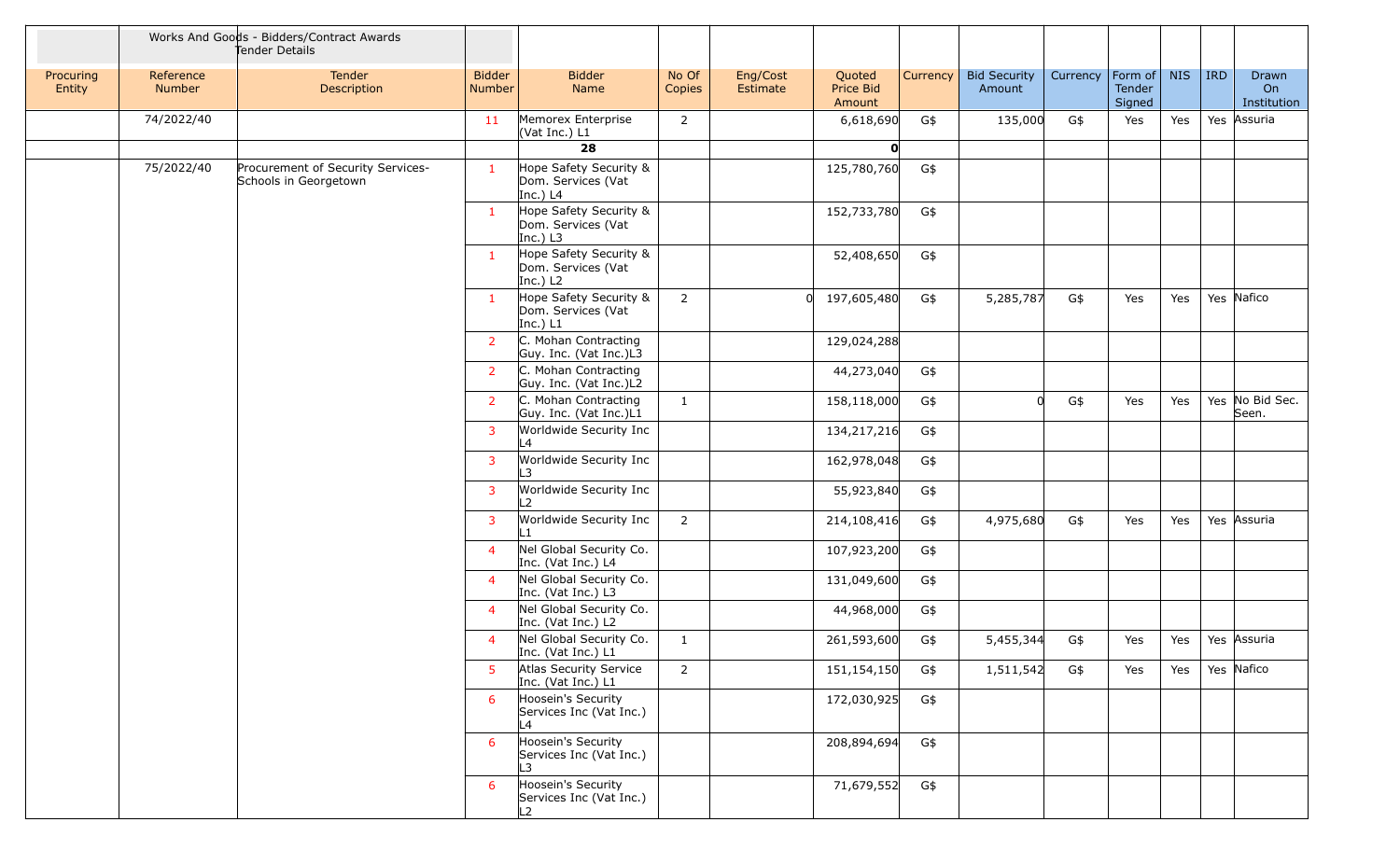|                     | Works And Goods - Bidders/Contract Awards<br>Tender Details |                       |                         |                                                                 |                 |                      |                               |          |                               |          |                             |            |         |                            |
|---------------------|-------------------------------------------------------------|-----------------------|-------------------------|-----------------------------------------------------------------|-----------------|----------------------|-------------------------------|----------|-------------------------------|----------|-----------------------------|------------|---------|----------------------------|
| Procuring<br>Entity | Reference<br>Number                                         | Tender<br>Description | <b>Bidder</b><br>Number | <b>Bidder</b><br>Name                                           | No Of<br>Copies | Eng/Cost<br>Estimate | Quoted<br>Price Bid<br>Amount | Currency | <b>Bid Security</b><br>Amount | Currency | Form of<br>Tender<br>Signed | <b>NIS</b> | $ $ IRD | Drawn<br>On<br>Institution |
|                     | 75/2022/40                                                  |                       | 6                       | Hoosein's Security<br>Services Inc (Vat Inc.)                   | $\mathbf{1}$    |                      | 270,334,310                   | G\$      | 6,341,574                     | G\$      | Yes                         | Yes        |         | Yes Caricom                |
|                     |                                                             |                       | $\overline{7}$          | Queensway Security<br>Service Inc. (Vat Inc.)<br>L4             |                 |                      | 166,790,400                   | G\$      |                               |          |                             |            |         |                            |
|                     |                                                             |                       | $\overline{7}$          | Queensway Security<br>Service Inc. (Vat Inc.)<br>l 3            |                 |                      | 69,496,000                    | G\$      |                               |          |                             |            |         |                            |
|                     |                                                             |                       | $\overline{7}$          | Queensway Security<br>Service Inc. (Vat Inc.)<br>L <sub>2</sub> |                 |                      | 202,531,200                   | G\$      |                               |          |                             |            |         |                            |
|                     |                                                             |                       | $\overline{7}$          | Queensway Security<br>Service Inc. (Vat Inc.)                   | $\overline{2}$  |                      | 262,099,200                   | G\$      | 7,009,168                     | G\$      | Yes                         | Yes        |         | Yes Demerara<br>Bank       |
|                     |                                                             |                       | 8                       | Inter Service Enterprise<br>Sec. (Vat Inc.) L4                  |                 |                      | 138,181,680                   | G\$      |                               |          |                             |            |         |                            |
|                     |                                                             |                       | 8                       | Inter Service Enterprise<br>Sec. (Vat Inc.) L3                  |                 |                      | 176,396,760                   | G\$      |                               |          |                             |            |         |                            |
|                     |                                                             |                       | 8                       | Inter Service Enterprise<br>Sec. (Vat Inc.) L2                  |                 |                      | 59,052,000                    | G\$      |                               |          |                             |            |         |                            |
|                     |                                                             |                       | 8                       | Inter Service Enterprise<br>Sec. (Vat Inc.) L1                  | $\overline{2}$  |                      | 250,572,000                   | G\$      | 3,306,068                     | G\$      | Yes                         | Yes        |         | Yes Assuria                |
|                     |                                                             |                       | 9                       | Brothers Security Firm<br>Inc (Vat Inc.) L4                     |                 |                      | 106,590,000                   | G\$      | 5,505,060                     | G\$      |                             |            |         |                            |
|                     |                                                             |                       | 9                       | Brothers Security Firm<br>Inc (Vat Inc.) L3                     |                 |                      | 234,498,000                   | G\$      | 2,344,900                     | G\$      |                             |            |         |                            |
|                     |                                                             |                       | 9                       | Brothers Security Firm<br>Inc (Vat Inc.) L2                     |                 |                      | 43,890,000                    | G\$      | 438,900                       | G\$      |                             |            |         |                            |
|                     |                                                             |                       | 9                       | Brothers Security Firm<br>Inc (Vat Inc.) L1                     | $\mathbf{1}$    |                      | 165,528,000                   | G\$      | 1,655,280                     | G\$      | Yes                         | Yes        |         | Yes Caricom                |
|                     |                                                             |                       | 10                      | Castle Security Services<br>Inc. (Vat Inc.) L4                  |                 |                      | 117,692,480                   | G\$      |                               |          |                             |            |         |                            |
|                     |                                                             |                       | 10                      | Castle Security Services<br>Inc. (Vat Inc.) L3                  |                 |                      | 136,692,480                   | G\$      |                               |          |                             |            |         |                            |
|                     |                                                             |                       | 10                      | Castle Security Services<br>Inc. (Vat Inc.) L2                  |                 |                      | 46,955,280                    | G\$      |                               |          |                             |            |         |                            |
|                     |                                                             |                       | 10                      | Castle Security Services<br>Inc. (Vat Inc.) L1                  | $\mathbf{1}$    |                      | 165,016,320                   | G\$      | 4,615,055                     | G\$      | Yes                         | Yes        |         | Yes Premier Ins            |
|                     |                                                             |                       | 11                      | Kalibur Security (Vat<br>Inc.) $L4$                             |                 |                      | 115,226,859                   | G\$      | 1,152,269                     | G\$      |                             |            |         |                            |
|                     |                                                             |                       | 11                      | Kalibur Security (Vat<br>Inc.) $L3$                             |                 |                      | 139,918,329                   | G\$      | 1,399,269                     | G\$      |                             |            |         |                            |
|                     |                                                             |                       | 11                      | Kalibur Security (Vat<br>Inc.) $L2$                             |                 |                      | 48,011,191                    | G\$      | 480,112                       | G\$      |                             |            |         |                            |
|                     |                                                             |                       | 11                      | Kalibur Security (Vat<br>Inc.) $L1$                             | $\mathbf{1}$    |                      | 181,070,778                   | G\$      | 1,810,708                     | G\$      | Yes                         | Yes        |         | Yes Caricom                |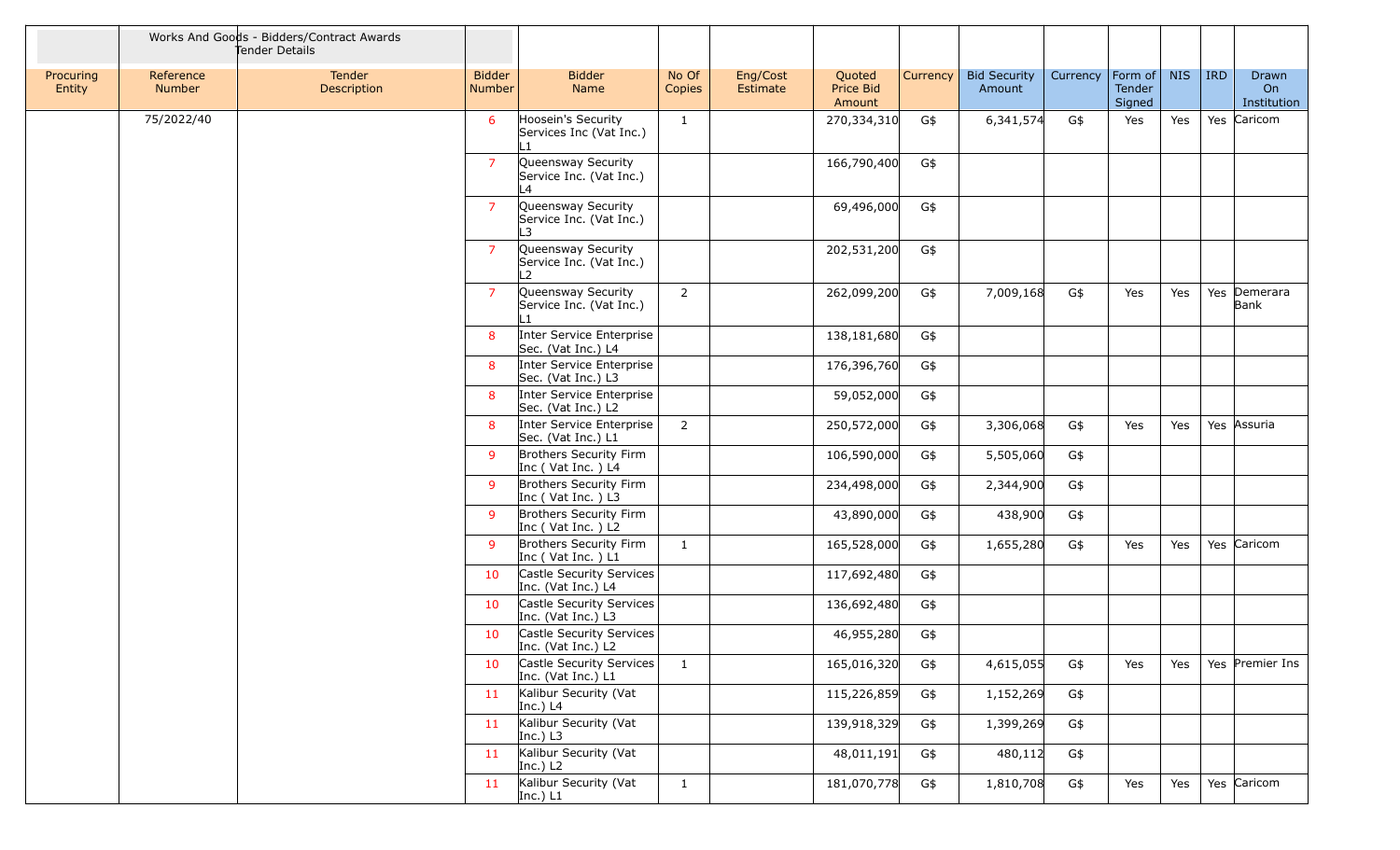|                     |                                                                           | Works And Goods - Bidders/Contract Awards<br>Tender Details |                         |                                                 |                 |                      |                               |          |                               |          |                                     |            |            |                            |
|---------------------|---------------------------------------------------------------------------|-------------------------------------------------------------|-------------------------|-------------------------------------------------|-----------------|----------------------|-------------------------------|----------|-------------------------------|----------|-------------------------------------|------------|------------|----------------------------|
| Procuring<br>Entity | Reference<br><b>Number</b>                                                | Tender<br>Description                                       | <b>Bidder</b><br>Number | <b>Bidder</b><br>Name                           | No Of<br>Copies | Eng/Cost<br>Estimate | Quoted<br>Price Bid<br>Amount | Currency | <b>Bid Security</b><br>Amount | Currency | $ $ Form of $ $<br>Tender<br>Signed | <b>NIS</b> | <b>IRD</b> | Drawn<br>On<br>Institution |
|                     | 75/2022/40                                                                |                                                             | 12                      | Sheriff Security Inc.<br>(Vat Inc.) L4          |                 |                      | 169,901,222                   | G\$      |                               |          |                                     |            |            |                            |
|                     |                                                                           |                                                             | 12                      | Sheriff Security Inc.<br>(Vat Inc.) L3          |                 |                      | 204,285,994                   | G\$      |                               |          |                                     |            |            |                            |
|                     |                                                                           |                                                             | 12                      | Sheriff Security Inc.<br>(Vat Inc.) L2          |                 |                      | 70,792,176                    | G\$      |                               |          |                                     |            |            |                            |
|                     |                                                                           |                                                             | 12                      | Sheriff Security Inc.<br>(Vat Inc.) L1          | $\overline{2}$  |                      | 264,965,002                   | G\$      | 7,099,443                     | G\$      | Yes                                 | Yes        |            | Yes Assuria                |
|                     |                                                                           |                                                             | 13                      | Strategic Action Sec.<br>Ser. Ltd (Vat Inc.) L4 |                 |                      | 106,293,600                   | G\$      |                               |          |                                     |            |            |                            |
|                     |                                                                           |                                                             | 13                      | Strategic Action Sec.<br>Ser. Ltd (Vat Inc.) L3 |                 |                      | 129,070,800                   | G\$      |                               |          |                                     |            |            |                            |
|                     |                                                                           |                                                             | 13                      | Strategic Action Sec.<br>Ser. Ltd (Vat Inc.) L2 |                 |                      | 44,289,000                    | G\$      |                               |          |                                     |            |            |                            |
|                     |                                                                           |                                                             | 13                      | Strategic Action Sec.<br>Ser. Ltd (Vat Inc.) L1 | $\overline{2}$  |                      | 167,030,800                   | G\$      | 4,460,862                     | G\$      | Yes                                 | Yes        |            | Yes Nafico                 |
|                     |                                                                           |                                                             |                         | 48                                              |                 |                      | 43,890,000                    |          |                               |          |                                     |            |            |                            |
|                     | Procurement of Security Services<br>76/2022/40<br>Twenty Location Lot 1-5 |                                                             | -1                      | STR Security Inc (Vat<br>Inc.) $L5$             |                 |                      | 131,601,600                   | G\$      |                               |          |                                     |            |            |                            |
|                     |                                                                           |                                                             | $\mathbf{1}$            | STR Security Inc (Vat<br>Inc.) $L2$             |                 |                      | 43,867,200                    | G\$      | 438,622                       | G\$      |                                     |            |            |                            |
|                     |                                                                           |                                                             | $\mathbf{1}$            | STR Security Inc (Vat<br>Inc.) $L1$             | $2^{\circ}$     |                      | 33,744,000                    | G\$      | 337,440                       | G\$      | Yes                                 | Yes        |            | Yes Nafico                 |
|                     |                                                                           |                                                             | $\overline{2}$          | Worldwide Security Inc.<br>(Vat Inc.) L5        |                 |                      | 125,630,272                   | G\$      |                               |          |                                     |            |            |                            |
|                     |                                                                           |                                                             | $\overline{2}$          | Worldwide Security Inc.<br>(Vat Inc.) L4        |                 |                      | 62,315,136                    | G\$      |                               |          |                                     |            |            |                            |
|                     |                                                                           |                                                             | $\overline{2}$          | Worldwide Security Inc.<br>(Vat Inc.) L3        |                 |                      | 51,130,368                    | G\$      |                               |          |                                     |            |            |                            |
|                     |                                                                           |                                                             | $\overline{2}$          | Worldwide Security Inc.<br>(Vat Inc.) L2        |                 |                      | 41,543,424                    | G\$      |                               |          |                                     |            |            |                            |
|                     |                                                                           |                                                             | <sup>2</sup>            | Worldwide Security Inc.<br>(Vat Inc.) L1        | $\mathbf{0}$    |                      | 31,956,480                    | G\$      | 2,733,120                     | G\$      | Yes                                 | Yes        |            | Yes Assuria                |
|                     |                                                                           |                                                             | 3                       | Nel Global SAec. Co.<br>Inc. (Vat Inc.) L5      |                 |                      | 100,487,400                   | G\$      |                               |          |                                     |            |            |                            |
|                     |                                                                           |                                                             | $\overline{3}$          | Nel Global SAec. Co.<br>Inc. (Vat Inc.) L4      |                 |                      | 50,107,200                    | G\$      |                               |          |                                     |            |            |                            |
|                     |                                                                           |                                                             | $\overline{3}$          | Nel Global SAec. Co.<br>Inc. (Vat Inc.) L3      |                 |                      | 41,131,600                    | G\$      |                               |          |                                     |            |            |                            |
|                     |                                                                           |                                                             | 3                       | Nel Global SAec. Co.<br>Inc. (Vat Inc.) L2      |                 |                      | 33,404,800                    | G\$      |                               |          |                                     |            |            |                            |
|                     |                                                                           |                                                             | 3                       | Nel Global SAec. Co.<br>Inc. (Vat Inc.) L1      | $\mathbf{1}$    |                      | 25,696,000                    | G\$      | 2,508,270                     | G\$      | Yes                                 | Yes        |            | Yes Assuria                |
|                     |                                                                           |                                                             | $\overline{4}$          | Brothers Security Firm<br>Inc (Vat Inc.) L5     |                 |                      | 97,812,000                    | G\$      | 978,120                       | G\$      |                                     |            |            |                            |
|                     |                                                                           |                                                             | $\overline{4}$          | Brothers Security Firm<br>Inc (Vat Inc.) L4     |                 |                      | 48,906,000                    | G\$      | 489,060                       | G\$      |                                     |            |            |                            |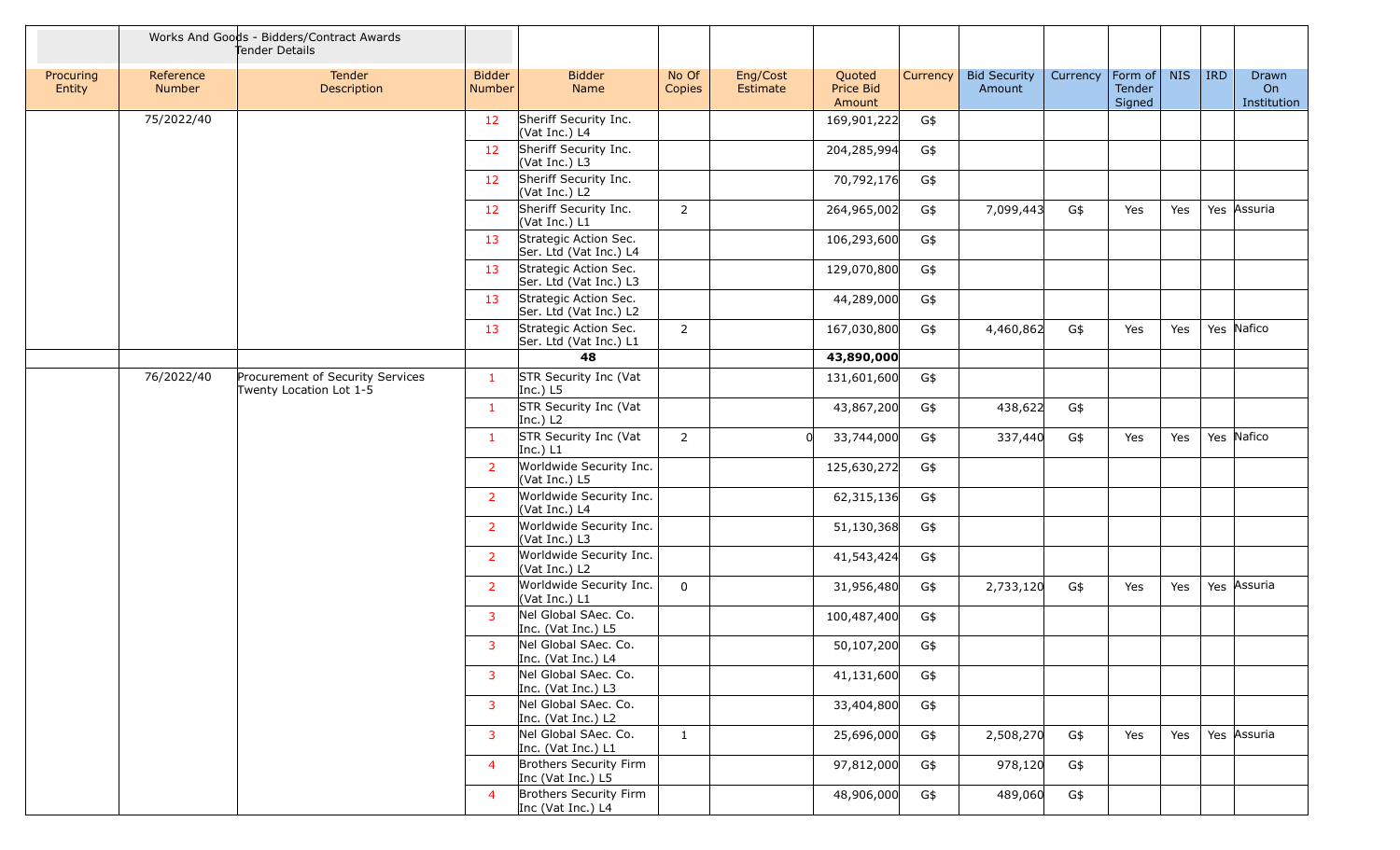|                     |                     | Works And Goods - Bidders/Contract Awards<br>Tender Details |                                |                                               |                 |                      |                               |          |                               |          |                             |            |         |                            |
|---------------------|---------------------|-------------------------------------------------------------|--------------------------------|-----------------------------------------------|-----------------|----------------------|-------------------------------|----------|-------------------------------|----------|-----------------------------|------------|---------|----------------------------|
| Procuring<br>Entity | Reference<br>Number | <b>Tender</b><br>Description                                | <b>Bidder</b><br><b>Number</b> | <b>Bidder</b><br>Name                         | No Of<br>Copies | Eng/Cost<br>Estimate | Quoted<br>Price Bid<br>Amount | Currency | <b>Bid Security</b><br>Amount | Currency | Form of<br>Tender<br>Signed | <b>NIS</b> | $ $ IRD | Drawn<br>On<br>Institution |
|                     | 76/2022/40          |                                                             | $\overline{4}$                 | Brothers Security Firm<br>Inc (Vat Inc.) L3   |                 |                      | 40,128,000                    | G\$      | 401,280                       | G\$      |                             |            |         |                            |
|                     |                     |                                                             | $\overline{a}$                 | Brothers Security Firm<br>Inc (Vat Inc.) L2   |                 |                      | 32,604,000                    | G\$      | 326,040                       | G\$      |                             |            |         |                            |
|                     |                     |                                                             | $\overline{4}$                 | Brothers Security Firm<br>Inc (Vat Inc.) L1   | $2^{\circ}$     |                      | 25,080,000                    | G\$      | 250,800                       | G\$      | Yes                         | Yes        |         | Yes Caricom                |
|                     |                     |                                                             | 5 <sup>1</sup>                 | Castle Security Services<br>Inc. (Vat Inc.)L5 | $\mathbf 0$     |                      | 104,644,800                   | G\$      |                               |          |                             |            |         |                            |
|                     |                     |                                                             | 5                              | Castle Security Services<br>Inc. (Vat Inc.)L4 |                 |                      | 52,322,400                    | G\$      |                               |          |                             |            |         |                            |
|                     |                     |                                                             | 5 <sup>1</sup>                 | Castle Security Services<br>Inc. (Vat Inc.)L3 |                 |                      | 42,931,200                    | G\$      |                               |          |                             |            |         |                            |
|                     |                     |                                                             | 5 <sup>1</sup>                 | Castle Security Services<br>Inc. (Vat Inc.)L2 |                 |                      | 34,881,600                    | G\$      |                               |          |                             |            |         |                            |
|                     |                     |                                                             | 5 <sup>1</sup>                 | Castle Security Services<br>Inc. (Vat Inc.)L1 | $\mathbf{1}$    |                      | 268,320,000                   | G\$      | 2,616,120                     | G\$      | Yes                         | Yes        |         | Yes Premier Ins            |
|                     |                     |                                                             | 6                              | RK's Guyana Sec.<br>Services (Vat Inc.)L5     |                 |                      | 106,188,264                   | G\$      |                               |          |                             |            |         |                            |
|                     |                     |                                                             | 6                              | RK's Guyana Sec.<br>Services (Vat Inc.)L4     |                 |                      | 53,094,132                    | G\$      |                               |          |                             |            |         |                            |
|                     |                     |                                                             | 6                              | RK's Guyana Sec.<br>Services (Vat Inc.)L3     |                 |                      | 43,564,416                    | G\$      |                               |          |                             |            |         |                            |
|                     |                     |                                                             | 6                              | RK's Guyana Sec.<br>Services (Vat Inc.)L2     |                 |                      | 35,396,088                    | G\$      |                               |          |                             |            |         |                            |
|                     |                     |                                                             | 6                              | RK's Guyana Sec.<br>Services (Vat Inc.)L1     | $\mathbf{1}$    |                      | 27,227,760                    | G\$      | 2,660,000                     | G\$      | Yes                         | Yes        |         | Yes Nafico                 |
|                     |                     |                                                             | $\overline{7}$                 | Strategic Action Security<br>Ltd (Vat Inc) L5 |                 |                      | 98,701,200                    | G\$      |                               |          |                             |            |         |                            |
|                     |                     |                                                             | $\overline{7}$                 | Strategic Action Security<br>Ltd (Vat Inc) L4 |                 |                      | 49,350,600                    | G\$      |                               |          |                             |            |         |                            |
|                     |                     |                                                             | $\overline{7}$                 | Strategic Action Security<br>Ltd (Vat Inc) L3 |                 |                      | 40,492,800                    | G\$      |                               |          |                             |            |         |                            |
|                     |                     |                                                             | $\overline{7}$                 | Strategic Action Security<br>Ltd (Vat Inc) L2 |                 |                      | 32,900,400                    | G\$      |                               |          |                             |            |         |                            |
|                     |                     |                                                             | 7                              | Strategic Action Security<br>Ltd (Vat Inc) L1 | $\overline{2}$  |                      | 25,308,000                    | G\$      | 2,467,530                     | G\$      | Yes                         | Yes        |         | Yes Nafico                 |
|                     |                     |                                                             | 8                              | Atlas Security Services<br>Inc. L5            | $\overline{2}$  |                      | 133,977,590                   | G\$      | 1,339,776                     | G\$      | Yes                         | Yes        |         | Yes Nafico                 |
|                     |                     |                                                             | 9                              | Kalibur Security (Vat<br>Inc.) $L5$           |                 |                      | 106,996,369                   | G\$      | 1,069,964                     | G\$      |                             |            |         |                            |
|                     |                     |                                                             | 9                              | Kalibur Security (Vat<br>Inc.) $L4$           |                 |                      | 53,498,184                    | G\$      | 534,982                       | G\$      |                             |            |         |                            |
|                     |                     |                                                             | 9                              | Kalibur Security (Vat<br>Inc.) $L3$           |                 |                      | 43,895,946                    | G\$      | 438,959                       | G\$      |                             |            |         |                            |
|                     |                     |                                                             | 9                              | Kalibur Security (Vat<br>Inc.) $L2$           |                 |                      | 35,665,456                    | G\$      | 356,655                       | G\$      |                             |            |         |                            |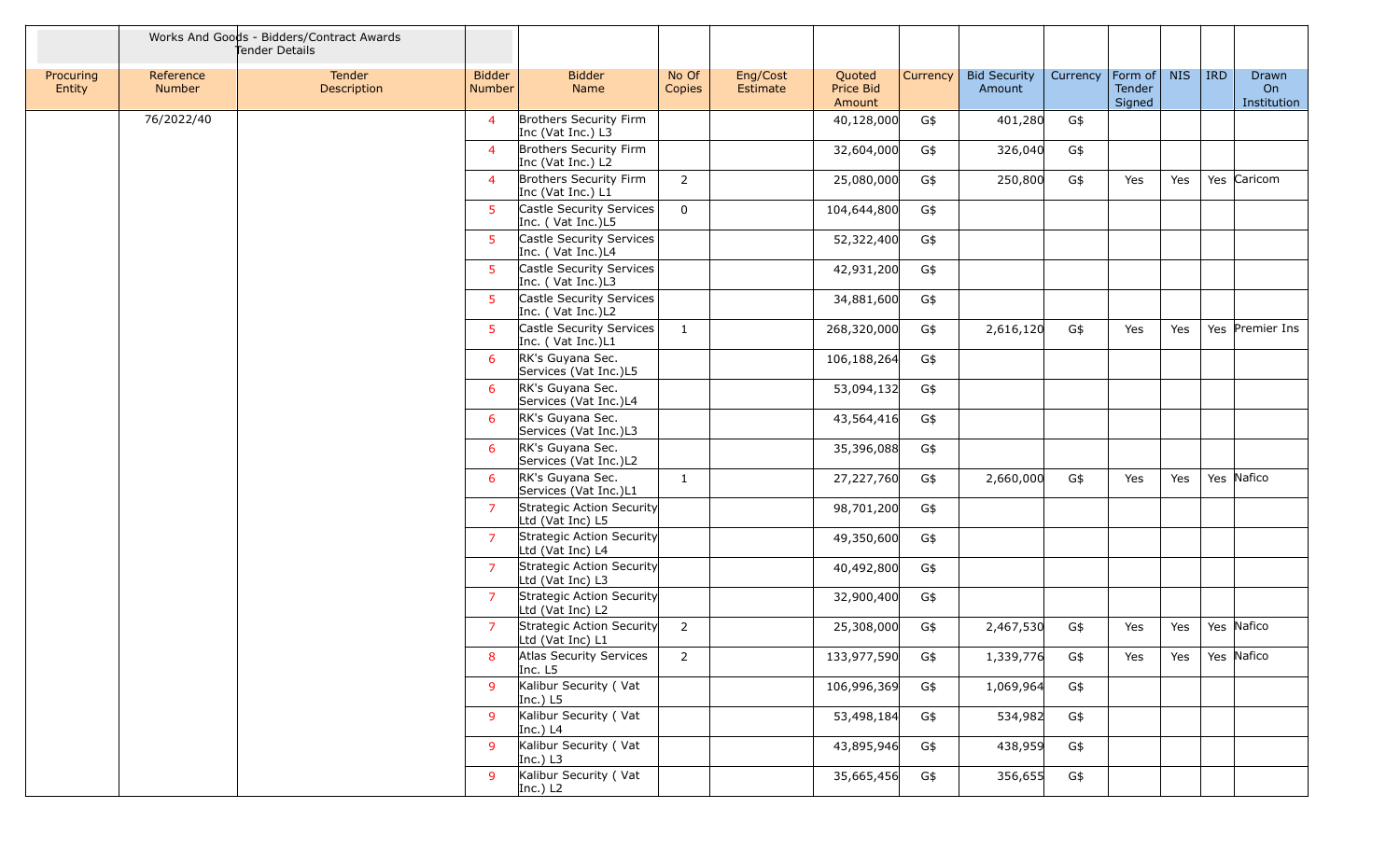|                     | Works And Goods - Bidders/Contract Awards<br>Tender Details |                       |                                |                                                 |                 |                      |                               |          |                               |          |                             |            |            |                                         |
|---------------------|-------------------------------------------------------------|-----------------------|--------------------------------|-------------------------------------------------|-----------------|----------------------|-------------------------------|----------|-------------------------------|----------|-----------------------------|------------|------------|-----------------------------------------|
| Procuring<br>Entity | Reference<br>Number                                         | Tender<br>Description | <b>Bidder</b><br><b>Number</b> | <b>Bidder</b><br>Name                           | No Of<br>Copies | Eng/Cost<br>Estimate | Quoted<br>Price Bid<br>Amount | Currency | <b>Bid Security</b><br>Amount | Currency | Form of<br>Tender<br>Signed | <b>NIS</b> | <b>IRD</b> | Drawn<br>On<br>Institution              |
|                     | 76/2022/40                                                  |                       | 9                              | Kalibur Security (Vat<br>Inc.) $L1$             | $\mathbf{1}$    |                      | 27,434,966                    | G\$      | 274,350                       | G\$      | Yes                         | Yes        |            | Yes Caricom                             |
|                     |                                                             |                       | 10                             | Amalgamated Sec Ser.<br>Guy. Inc. (Vat Inc.) L5 |                 |                      | 127,454,371                   | G\$      | 1,274,544                     | G\$      |                             |            |            |                                         |
|                     |                                                             |                       | 10                             | Amalgamated Sec Ser.<br>Guy. Inc. (Vat Inc.) L4 |                 |                      | 63,727,186                    | G\$      | 637,272                       | G\$      |                             |            |            |                                         |
|                     |                                                             |                       | 10                             | Amalgamated Sec Ser.<br>Guy. Inc. (Vat Inc.) L3 |                 |                      | 52,288,973                    | G\$      | 522,890                       | G\$      |                             |            |            |                                         |
|                     |                                                             |                       | 10                             | Amalgamated Sec Ser.<br>Guy. Inc. (Vat Inc.) L2 |                 |                      | 42,484,790                    | G\$      | 424,848                       | G\$      |                             |            |            |                                         |
|                     |                                                             |                       | 10                             | Amalgamated Sec Ser.<br>Guy. Inc. (Vat Inc.) L1 | $\overline{2}$  |                      | 32,680,608                    | G\$      | 326,806                       | G\$      | Yes                         | Yes        |            | Yes Assuria                             |
|                     |                                                             |                       | 11                             | Home Safe Sec. & Dom.<br>Ser. Vat Inc. L5       |                 |                      | 116,796,420                   | G\$      |                               |          |                             |            |            |                                         |
|                     |                                                             |                       | 11                             | Home Safe Sec. & Dom.<br>Ser. Vat Inc. L4       |                 |                      | 60,043,230                    | G\$      |                               |          |                             |            |            |                                         |
|                     |                                                             |                       | -11                            | Home Safe Sec. & Dom.<br>Ser. Vat Inc. L3       |                 |                      | 49,266,240                    | G\$      |                               |          |                             |            |            |                                         |
|                     |                                                             |                       | 11                             | Home Safe Sec. & Dom.<br>Ser. Vat Inc. L2       |                 |                      | 31,480,480                    | G\$      |                               |          |                             |            |            |                                         |
|                     |                                                             |                       | 11                             | Home Safe Sec. & Dom.<br>Ser. Vat Inc. L1       | $\overline{2}$  |                      | 30,791,400                    | G\$      | 2,963,778                     | G\$      | Yes                         | Yes        |            | Yes Nafico                              |
|                     |                                                             |                       | 12 <sup>2</sup>                | Hoosein's Security Ser.<br>Inc. (Vat Inc.) L5   |                 |                      | 159,743,002                   | G\$      |                               |          |                             |            |            |                                         |
|                     |                                                             |                       | 12                             | Hoosein's Security Ser.<br>Inc. (Vat Inc.) L4   |                 |                      | 79,871,501                    | G\$      |                               |          |                             |            |            |                                         |
|                     |                                                             |                       | 12                             | Hoosein's Security Ser.<br>Inc. (Vat Inc.) L3   |                 |                      | 65,535,590                    | G\$      |                               |          |                             |            |            |                                         |
|                     |                                                             |                       | 12 <sup>2</sup>                | Hoosein's Security Ser.<br>Inc. (Vat Inc.) L2   |                 |                      | 53,247,667                    | G\$      |                               |          |                             |            |            |                                         |
|                     |                                                             |                       | 12                             | Hoosein's Security Ser.<br>Inc. (Vat Inc.) L1   | $\mathbf{1}$    |                      | 40,959,744                    | G\$      | 3,993,575                     | G\$      | Yes                         | Yes        |            | Yes Caricom                             |
|                     |                                                             |                       | 13                             | Centaur Security Ser.<br>Inc. (Vat Inc. ) L2    |                 |                      | 38,383,800                    | G\$      |                               |          |                             |            |            |                                         |
|                     |                                                             |                       | 13                             | Centaur Security Ser.<br>Inc. (Vat Inc. ) L1    | $\overline{2}$  |                      | 29,526,000                    | G\$      | 679,098                       | G\$      | Yes                         | Yes        |            | Yes Premier Ins                         |
|                     |                                                             |                       | 14                             | Queensway Security<br>Services Inc              | $\overline{2}$  |                      | <sub>0</sub>                  |          | 3,871,920                     | G\$      | No                          | Yes        |            | Yes Dem Ban.<br>FTP npt sig.<br>nor com |
|                     |                                                             |                       | 15                             | Sheriff Security Inc L5                         |                 |                      | 121,358,016                   | G\$      |                               |          |                             |            |            |                                         |
|                     |                                                             |                       | 15                             | Sheriff Security Inc L4                         |                 |                      | 60,679,008                    | G\$      |                               |          |                             |            |            |                                         |
|                     |                                                             |                       | 15                             | Sheriff Security Inc L3                         |                 |                      | 49,787,904                    | G\$      |                               |          |                             |            |            |                                         |
|                     |                                                             |                       | 15                             | Sheriff Security Inc L2                         |                 |                      | 40,452,672                    | G\$      |                               |          |                             |            |            |                                         |
|                     |                                                             |                       | 15                             | Sheriff Security Inc L1                         | $\overline{2}$  |                      | 31,117,440                    | G\$      | 3,033,950                     | G\$      | Yes                         | Yes        |            | Yes Assuria                             |
|                     |                                                             |                       | 16                             | Inter Service Enterprise<br>Sec. L5             |                 |                      | 131,601,600                   | G\$      |                               |          |                             |            |            |                                         |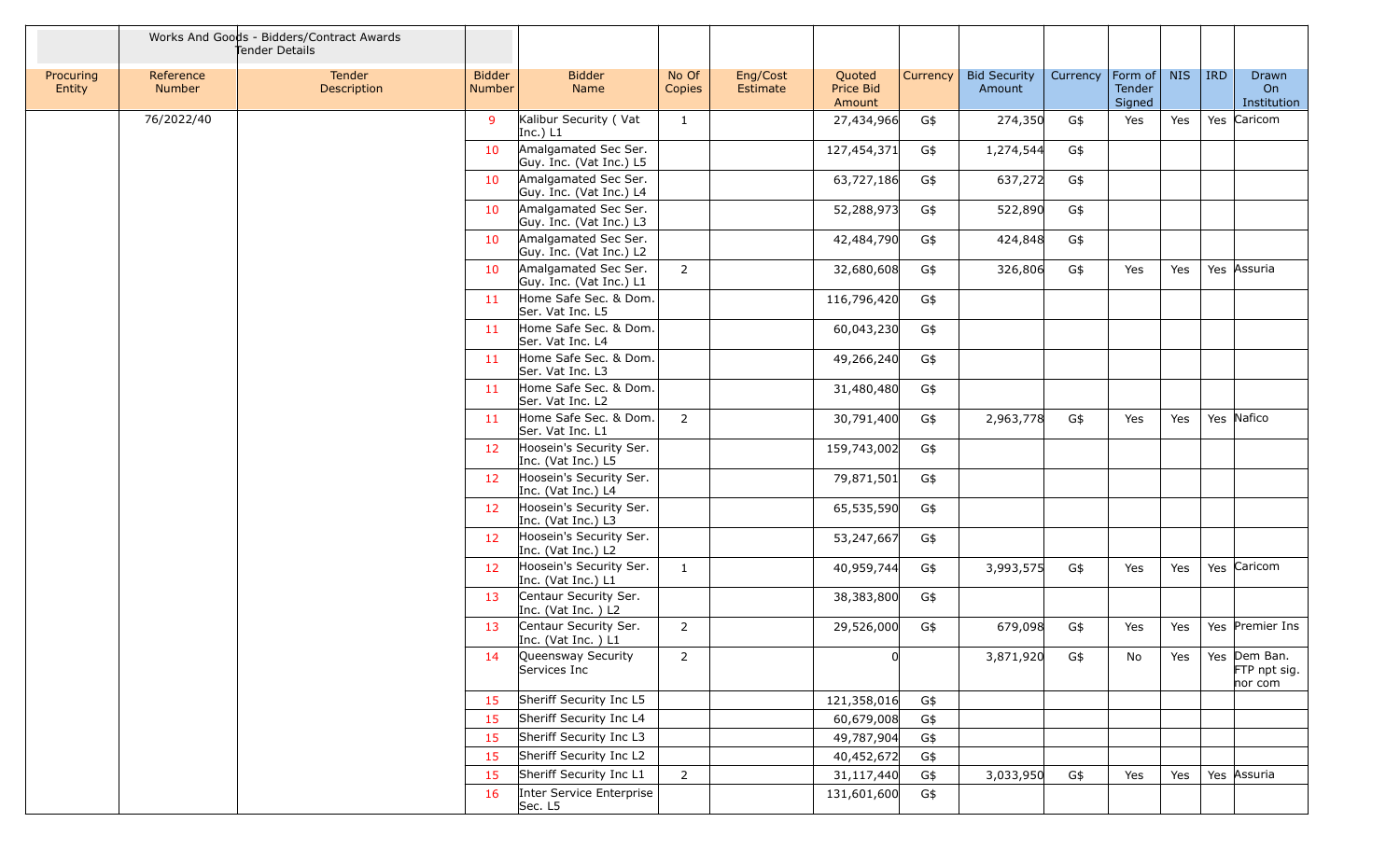|                       | Works And Goods - Bidders/Contract Awards<br>Tender Details |                                                                       |                         |                                                       |                 |                      |                               |          |                               |          |                                     |            |            |                            |
|-----------------------|-------------------------------------------------------------|-----------------------------------------------------------------------|-------------------------|-------------------------------------------------------|-----------------|----------------------|-------------------------------|----------|-------------------------------|----------|-------------------------------------|------------|------------|----------------------------|
| Procuring<br>Entity   | Reference<br><b>Number</b>                                  | Tender<br>Description                                                 | <b>Bidder</b><br>Number | <b>Bidder</b><br>Name                                 | No Of<br>Copies | Eng/Cost<br>Estimate | Quoted<br>Price Bid<br>Amount | Currency | <b>Bid Security</b><br>Amount | Currency | $ $ Form of $ $<br>Tender<br>Signed | <b>NIS</b> | <b>IRD</b> | Drawn<br>On<br>Institution |
|                       | 76/2022/40                                                  |                                                                       | 16                      | Inter Service Enterprise<br>Sec. L4                   |                 |                      | 65,800,800                    | G\$      |                               |          |                                     |            |            |                            |
|                       |                                                             |                                                                       | 16                      | Inter Service Enterprise<br>Sec. L3                   |                 |                      | 54,412,200                    | G\$      |                               |          |                                     |            |            |                            |
|                       |                                                             |                                                                       | 16                      | Inter Service Enterprise<br>Sec. L <sub>2</sub>       |                 |                      | 44,542,080                    | G\$      |                               |          |                                     |            |            |                            |
|                       |                                                             |                                                                       | 16                      | Inter Service Enterprise<br>Sec. L1                   | 2               |                      | 34,250,160                    | G\$      | 6,242,024                     | G\$      | Yes                                 | Yes        |            | Yes Assuria                |
|                       |                                                             |                                                                       | 17                      | C. Mohan Contracting<br>Guyana Inc. (Vat Inc.)<br>L5  |                 |                      | 101,262,096                   | G\$      |                               |          |                                     |            |            |                            |
|                       |                                                             |                                                                       | 17                      | C. Mohan Contracting<br>Guyana Inc. (Vat Inc.)<br>L4  |                 |                      | 50,631,048                    | G\$      |                               |          |                                     |            |            |                            |
|                       |                                                             |                                                                       | 17                      | C. Mohan Contracting<br>Guyana Inc. (Vat Inc.)<br>l 3 |                 |                      | 41,543,424                    | G\$      |                               |          |                                     |            |            |                            |
|                       |                                                             |                                                                       | 17                      | C. Mohan Contracting<br>Guyana Inc. (Vat Inc.)<br>12  |                 |                      | 33,754,032                    | G\$      |                               |          |                                     |            |            |                            |
|                       |                                                             |                                                                       | 17                      | C. Mohan Contracting<br>Guyana Inc. (Vat Inc.)        | $\overline{2}$  |                      | 25,964,640                    | G\$      |                               |          | Yes                                 | Yes        |            | Yes No Bid Sec.<br>Seen    |
|                       |                                                             |                                                                       | 18                      | RK's Guyana Security<br>Ser. L4                       |                 |                      | 114,356,592                   | G\$      |                               |          |                                     |            |            |                            |
|                       |                                                             |                                                                       | 18                      | RK's Guyana Security<br>Ser. L3                       |                 |                      | 138,861,576                   | G\$      |                               |          |                                     |            |            |                            |
|                       |                                                             |                                                                       | 18                      | RK's Guyana Security<br>Ser. L2                       |                 |                      | 47,648,580                    | G\$      |                               |          |                                     |            |            |                            |
|                       |                                                             |                                                                       | 18                      | RK's Guyana Security<br>Ser. L1                       | 1               |                      | 179,703,216                   | G\$      | 4,810,000                     | G\$      | Yes                                 | Yes        |            | Yes Nafico                 |
|                       |                                                             |                                                                       |                         | 76                                                    |                 |                      | $\mathbf{O}$                  |          |                               |          |                                     |            |            |                            |
| Ministry of<br>Health | 79/2022/47                                                  | Supply and Delivery of janitorial<br>Supplies for the Nursing Schools | $\mathbf{1}$            | HR Distributors                                       | $\overline{2}$  |                      | 19,021,788                    | G\$      | 400,000                       | G\$      | Yes                                 | Yes        |            | Yes Assuria                |
|                       |                                                             |                                                                       | 2                       | Meditron Inc                                          | $\overline{2}$  |                      | 21,006,837                    | G\$      | 420,137                       | G\$      | Yes                                 | Yes        |            | Yes Diamond                |
|                       |                                                             |                                                                       | 3                       | General Distributors                                  | $\overline{2}$  |                      | 18,891,678                    | G\$      | 1,400,000                     | G\$      | Yes                                 | Yes        |            | Yes Caricom                |
|                       |                                                             |                                                                       | $\overline{4}$          | New GPC Inc                                           | $\overline{2}$  |                      | 25,288,668                    | G\$      | 508,000                       | G\$      | Yes                                 | Yes        |            | Yes Premier Ins            |
|                       |                                                             |                                                                       | 5 <sup>1</sup>          | Memorex Enterprises                                   | $\overline{2}$  |                      | 12,414,420                    | G\$      | 250,000                       | G\$      | Yes                                 | Yes        |            | Yes Assuria                |
|                       |                                                             |                                                                       | 6                       | Harjeet's International<br>Investments                | $\overline{2}$  |                      |                               | G\$      | 351,289                       | G\$      | No                                  | Yes        |            | Yes Caricom                |
|                       |                                                             |                                                                       | 7                       | Greenway Distributors<br>Inc                          | $\overline{2}$  |                      | 24,687,160                    | G\$      | 493,743                       | G\$      | Yes                                 | Yes        |            | Yes Caricom                |
|                       |                                                             |                                                                       | 8                       | P. Ramroop & Sons                                     | $\mathbf{1}$    |                      | 13,045,300                    | G\$      | 260,908                       | G\$      | Yes                                 | Yes        |            | Yes Caricom                |
|                       |                                                             |                                                                       | 9                       | Survival Shopping<br>Complex                          | $\mathbf{1}$    |                      | 16,441,578                    | G\$      | 328,832                       | G\$      | Yes                                 | Yes        |            | Yes Diamond                |
|                       |                                                             |                                                                       |                         | 9                                                     |                 |                      | $\mathbf{0}$                  |          |                               |          |                                     |            |            |                            |